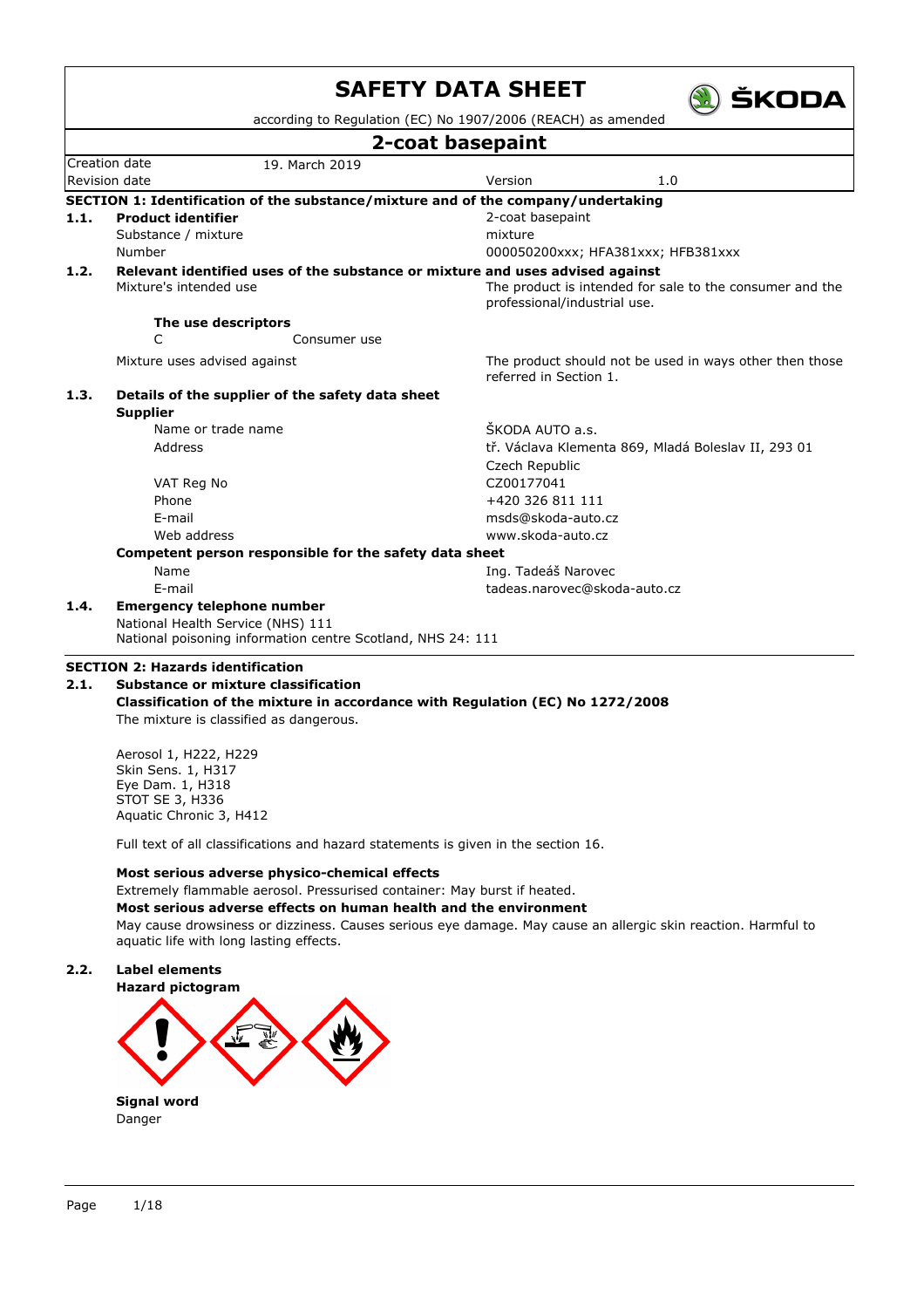

according to Regulation (EC) No 1907/2006 (REACH) as amended

## **2-coat basepaint**

|                                 |                                                                      | Z-cuat pasepanit         |                                                                                         |
|---------------------------------|----------------------------------------------------------------------|--------------------------|-----------------------------------------------------------------------------------------|
| Creation date                   | 19. March 2019                                                       |                          |                                                                                         |
| Revision date                   |                                                                      | Version                  | 1.0                                                                                     |
| <b>Hazardous substances</b>     |                                                                      |                          |                                                                                         |
| acetone                         |                                                                      |                          |                                                                                         |
| butan-1-ol                      |                                                                      |                          |                                                                                         |
| dipentene                       | Fatty acids, C14-18 and C16-18-unsatd., maleated                     |                          |                                                                                         |
| <b>Hazard statements</b>        |                                                                      |                          |                                                                                         |
| H <sub>222</sub>                | Extremely flammable aerosol.                                         |                          |                                                                                         |
| H <sub>229</sub>                | Pressurised container: May burst if heated.                          |                          |                                                                                         |
| H317                            | May cause an allergic skin reaction.                                 |                          |                                                                                         |
| H318                            | Causes serious eye damage.                                           |                          |                                                                                         |
| H336                            | May cause drowsiness or dizziness.                                   |                          |                                                                                         |
| H412                            | Harmful to aquatic life with long lasting effects.                   |                          |                                                                                         |
| <b>Precautionary statements</b> |                                                                      |                          |                                                                                         |
| P102                            | Keep out of reach of children.                                       |                          |                                                                                         |
| P210                            | smoking.                                                             |                          | Keep away from heat, hot surfaces, sparks, open flames and other ignition sources. No   |
| P211                            | Do not spray on an open flame or other ignition source.              |                          |                                                                                         |
| P251                            | Do not pierce or burn, even after use.                               |                          |                                                                                         |
| P410+P412                       | Protect from sunlight. Do no expose to temperatures exceeding 50 °C. |                          |                                                                                         |
| P501                            | waste or by returning to the supplier.                               |                          | Dispose of contents/container to by handing over to the person authorized to dispose of |
| <b>Supplemental information</b> |                                                                      |                          |                                                                                         |
| <b>EUH 066</b>                  | Repeated exposure may cause skin dryness or cracking.                |                          |                                                                                         |
| Density                         |                                                                      | $0.75$ g/cm <sup>3</sup> |                                                                                         |
| <b>VOC</b>                      |                                                                      | $94\%$                   |                                                                                         |
| Dry matter                      |                                                                      | 7 % volume               |                                                                                         |
| VOC limit value                 |                                                                      | cat. B (e) : 840 g/l     |                                                                                         |
| condition                       | Max. VOC content in the product in its ready to use                  | 92.94%                   |                                                                                         |

### **2.3. Other hazards**

Mixture does not contain any substance meet the criteria for PBT or vPvB in accordance with Annex XIII of Regulation (EC) No. 1907/2006 (REACH) as amended.

### **SECTION 3: Composition/information on ingredients**

### **3.2. Mixtures**

### **Chemical characterization**

Mixture of substances and additives specified below.

**Mixture contains these hazardous substances and substances with the highest permissible concentration in the working environment**

| Identification numbers                                                                                              | Substance name  | Content<br>in $\%$<br>weight | Classification according to<br>Regulation (EC) No 1272/2008 | Note. |
|---------------------------------------------------------------------------------------------------------------------|-----------------|------------------------------|-------------------------------------------------------------|-------|
| Index: 606-001-00-8<br>CAS: 67-64-1<br>EC: 200-662-2<br>Registration number:<br>101-2119471330-49-<br><b>XXXX</b>   | acetone         | $25 - 50$                    | Flam. Lig. 2, H225<br>Eye Irrit. 2, H319<br>STOT SE 3, H336 |       |
| Index: 607-025-00-1<br>ICAS: 123-86-4<br>EC: 204-658-1<br>Registration number:<br>101-2119485493-29-<br><b>XXXX</b> | n-butyl acetate | $5 - 10$                     | Flam. Lig. 3, H226<br>STOT SE 3, H336                       | 2     |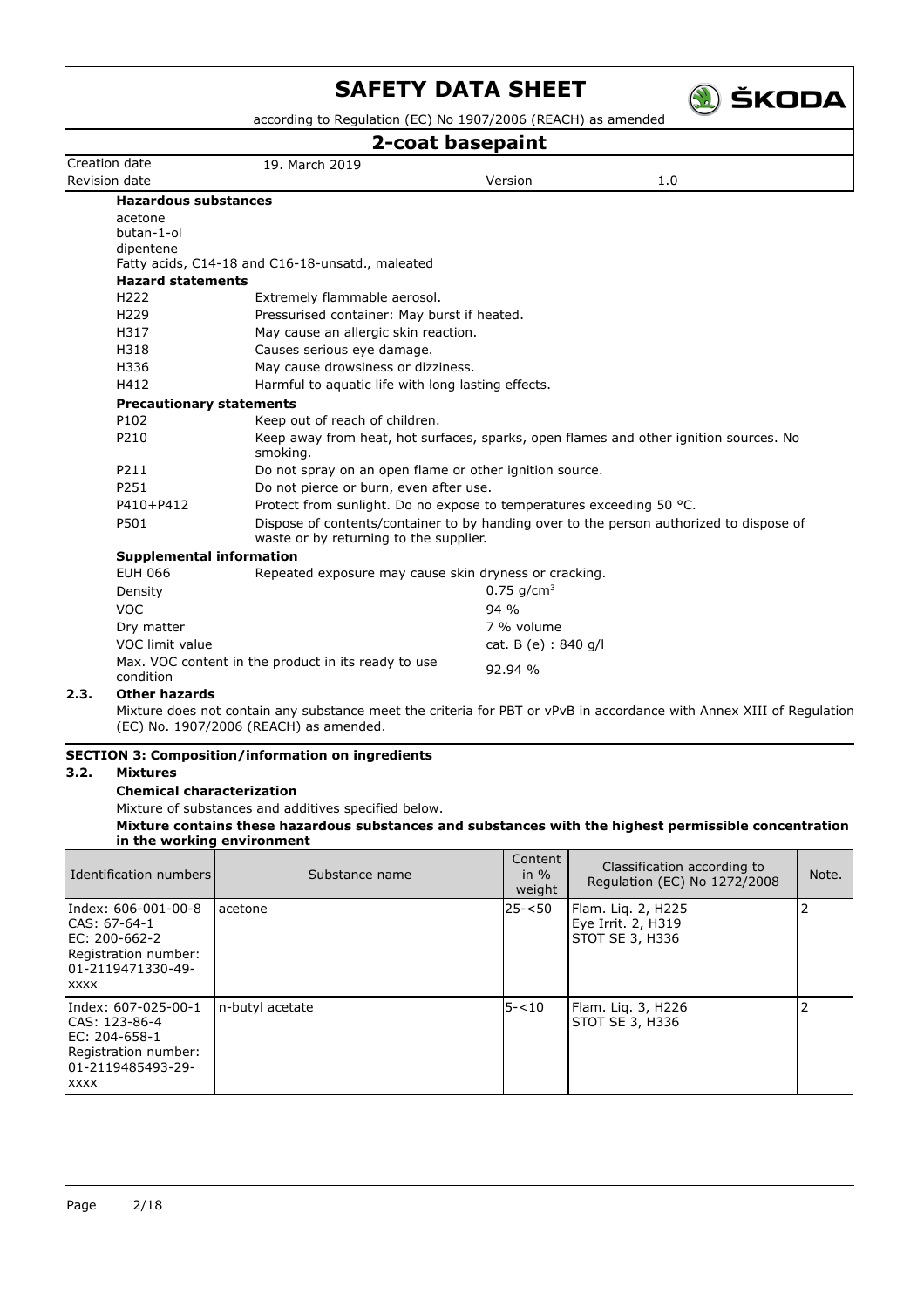

according to Regulation (EC) No 1907/2006 (REACH) as amended

## **2-coat basepaint**

| Creation date                                                                                                      | 19. March 2019                                                          |                             |                                                                                                                                                                                  |                |
|--------------------------------------------------------------------------------------------------------------------|-------------------------------------------------------------------------|-----------------------------|----------------------------------------------------------------------------------------------------------------------------------------------------------------------------------|----------------|
| Revision date                                                                                                      |                                                                         | Version                     | 1.0                                                                                                                                                                              |                |
| Identification numbers                                                                                             | Substance name                                                          | Content<br>in $%$<br>weight | Classification according to<br>Regulation (EC) No 1272/2008                                                                                                                      | Note.          |
| Index: 603-004-00-6<br>CAS: 71-36-3<br>EC: 200-751-6<br>Registration number:<br>01-2119484630-38-<br><b>XXXX</b>   | butan-1-ol                                                              | $\geq 3 - 5$                | Flam. Liq. 3, H226<br>Acute Tox. 4, H302<br>Skin Irrit. 2, H315<br>Eye Dam. 1, H318<br>STOT SE 3, H335, H336                                                                     | $\overline{2}$ |
| Index: 603-177-00-8<br>CAS: 1569-02-4<br>EC: 216-374-5<br>Registration number:<br>01-2119462792-32-<br><b>XXXX</b> | 1-ethoxy-2-propanol                                                     | $2.5 - 5$                   | Flam. Liq. 3, H226<br>STOT SE 3, H336                                                                                                                                            |                |
| Index: 606-026-00-4<br>CAS: 110-12-3<br>EC: 203-737-8<br>Registration number:<br>01-2119472300-51-<br><b>XXXX</b>  | 5-methylhexan-2-one                                                     | $1 - 2.5$                   | Flam. Lig. 3, H226<br>Acute Tox. 4, H332                                                                                                                                         | 2              |
| Index: 607-195-00-7<br>CAS: 108-65-6<br>EC: 203-603-9<br>Registration number:<br>01-2119475791-29-<br><b>XXXX</b>  | 2-methoxy-1-methylethyl acetate                                         | $1 - 2.5$                   | Flam. Liq. 3, H226<br>STOT SE 3, H336                                                                                                                                            | $\overline{2}$ |
| Index: 603-052-00-8<br>CAS: 5131-66-8<br>EC: 225-878-4<br>Registration number:<br>01-2119475527-28-<br><b>XXXX</b> | 3-butoxypropan-2-ol                                                     | $1 - 2.5$                   | Skin Irrit. 2, H315<br>Eye Irrit. 2, H319                                                                                                                                        |                |
| CAS: 1174921-73-3<br>EC: 927-241-2<br>Registration number:<br>01-2119471843-32-<br><b>XXXX</b>                     | Hydrocarbons, C9-C10, n-alkanes,<br>isoalkanes, cyclics, < 2% aromatics | $1 - 2.5$                   | Flam. Liq. 3, H226<br>Asp. Tox. 1, H304<br>STOT SE 3, H336<br>Aquatic Chronic 3, H412                                                                                            |                |
| CAS: 68002-25-5<br>EC: 614-205-3<br>Registration number:<br>No Reach - No.<br>availlable                           | 1,3,5-triazine-2,4,6-triamine, polymer with<br>formmaldehyde, butylated | $1 - 2.5$                   | Aquatic Chronic 4, H413                                                                                                                                                          |                |
| Index: 601-029-00-7<br>CAS: 138-86-3<br>EC: 205-341-0<br>Registration number:<br>01-2120766421-57-<br><b>XXXX</b>  | dipentene                                                               | $1 - 2.5$                   | Flam. Liq. 3, H226<br>Skin Irrit. 2, H315<br>Skin Sens. 1, H317<br>Aquatic Acute 1, H400<br>Aquatic Chronic 1, H410                                                              | 1              |
| Index: 601-022-00-9<br>CAS: 1330-20-7<br>EC: 215-535-7<br>Registration number:<br>01-2119488216-32                 | xylene                                                                  | $1 - 2.5$                   | Flam. Liq. 3, H226<br>Asp. Tox. 1, H304<br>Acute Tox. 4, H312+H332<br>Skin Irrit. 2, H315<br>Eye Irrit. 2, H319<br>STOT SE 3, H335<br>STOT RE 2, H373<br>Aquatic Chronic 3, H412 | 1, 2           |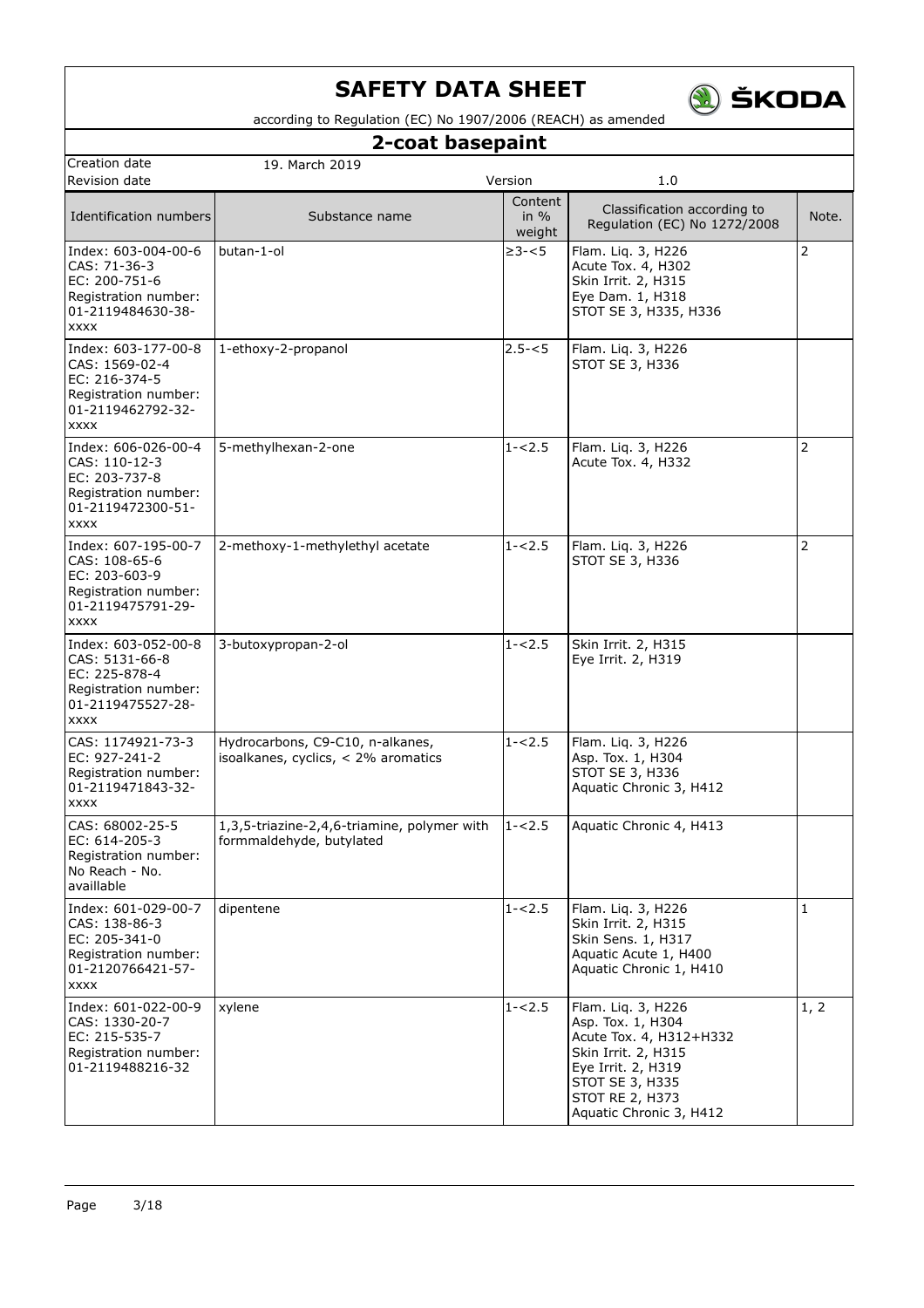

according to Regulation (EC) No 1907/2006 (REACH) as amended

### **2-coat basepaint**

| Creation date                                                                                                       | 19. March 2019                                      |                             |                                                             |                |
|---------------------------------------------------------------------------------------------------------------------|-----------------------------------------------------|-----------------------------|-------------------------------------------------------------|----------------|
| Revision date                                                                                                       |                                                     | Version                     | 1.0                                                         |                |
| Identification numbers                                                                                              | Substance name                                      | Content<br>in $%$<br>weight | Classification according to<br>Regulation (EC) No 1272/2008 | Note.          |
| Index: 607-038-00-2<br>CAS: 112-07-2<br>IEC: 203-933-3<br>Registration number:<br>01-2119475112-47-<br><b>XXXX</b>  | 2-butoxyethyl acetate                               | $1 - 2.5$                   | Acute Tox. 4, H302+H312+H332                                | $\overline{2}$ |
| ICAS: 85711-46-2<br>IEC: 288-306-2<br>Registration number:<br>101-2119976378-19-<br><b>XXXX</b>                     | Fatty acids, C14-18 and C16-18-unsatd.,<br>maleated | $\geq 0.1 - 1$              | Skin Irrit. 2, H315<br>Skin Sens. 1B, H317                  |                |
| Index: 030-011-00-6<br>CAS: 7779-90-0<br>EC: 231-944-3<br>Registration number:<br>l01-2119485044-40-<br><b>XXXX</b> | trizinc bis(orthophosphate)                         | $\geq 0.025$ -<br>< 0.25    | Aquatic Acute 1, H400<br>Aquatic Chronic 1, H410            |                |

**Notes**

- 1 Note C: Some organic substances may be marketed either in a specific isomeric form or as a mixture of several isomers. In this case the supplier must state on the label whether the substance is a specific isomer or a mixture of isomers.
- 2 Substance for which exposure limits of Community for working environment exist.

Full text of all classifications and hazard statements is given in the section 16.

### **SECTION 4: First aid measures**

### **4.1. Description of first aid measures**

If any health problems are manifested or if in doubt, inform a doctor and show him information from this safety data sheet.

### **Inhalation**

Terminate the exposure immediately; move the affected person to fresh air. Protect the person against growing cold. Provide medical treatment if irritation, dyspnoea or other symptoms persist.

### **Skin contact**

Remove contaminated clothes. Wash the affected area with plenty of water, lukewarm if possible.

### **Eye contact**

Rinse eyes immediately with a flow of running water, open the eyelids (also using force if needed); remove contact lenses immediately if worn by the affected person. No neutralization should be performed in any case! Rinsing should be continued for 10-30 minutes from the inner to the outer eye corner to make sure that the other eye is not involved. Depending on the situation, call medical rescue service or ensure medical treatment as promptly as possible. Everyone must be referred for treatment even if affected only a little.

#### **Ingestion** Unlikely.

### **4.2. Most important symptoms and effects, both acute and delayed**

### **Inhalation**

Inhaling vapours can cause corrosion of the breathing system. May cause drowsiness or dizziness.

### **Skin contact**

May cause an allergic skin reaction.

### **Eye contact**

Causes serious eye damage.

### **Ingestion**

Corrosion of the digestion system can occur.

**4.3. Indication of any immediate medical attention and special treatment needed** Symptomatic treatment.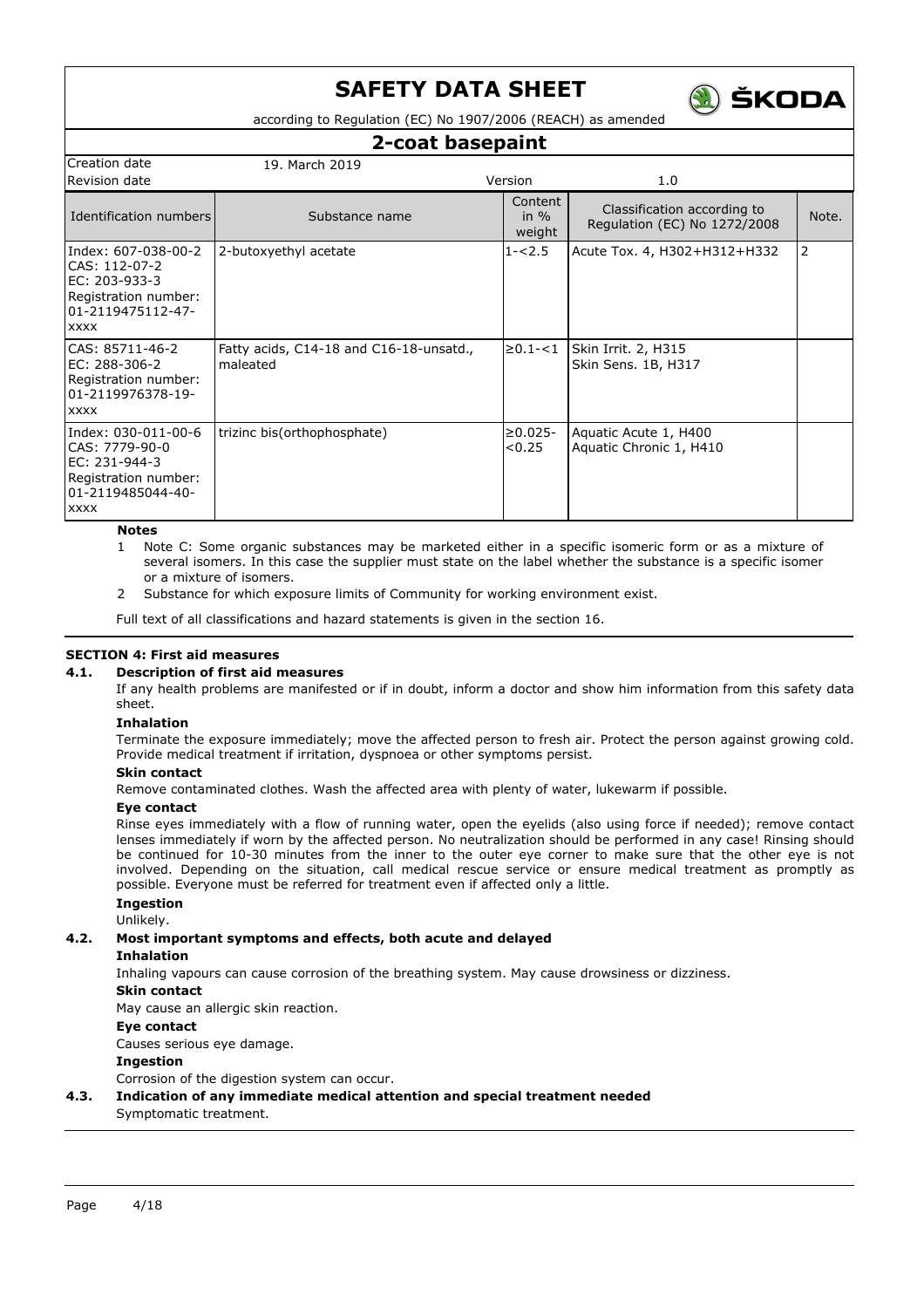

according to Regulation (EC) No 1907/2006 (REACH) as amended

### **2-coat basepaint**

Creation date 19. March 2019 Revision date and the version of the Version of the Version of the Version of the Version of the Version of the Version of the Version of the Version of the Version of the Version of the Version of the Version of the Versi

### **SECTION 5: Firefighting measures**

### **5.1. Extinguishing media**

### **Suitable extinguishing media**

Alcohol-resistant foam, carbon dioxide, powder, water spray jet, water mist.

**Unsuitable extinguishing media**

Water - full jet.

### **5.2. Special hazards arising from the substance or mixture**

In the event of fire, carbon monoxide, carbon dioxide and other toxic gases may arise. Inhalation of hazardous degradation (pyrolysis) products may cause serious health damage.

#### **5.3. Advice for firefighters**

Self-Contained Breathing Apparatus (SCBA) with a chemical protection suit only where personal (close) contact is likely. Use a self-contained breathing apparatus and full-body protective clothing. Closed containers with the product near the fire should be cooled with water. Do not allow run-off of contaminated fire extinguishing material to enter drains or surface and ground water.

### **SECTION 6: Accidental release measures**

#### **6.1. Personal precautions, protective equipment and emergency procedures**

Provide sufficient ventilation. Extremely flammable aerosol. Pressurised container: May burst if heated. Remove all ignition sources. Use personal protective equipment for work. Follow the instructions in the Sections 7 and 8. Do not inhale aerosols. Prevent contact with skin and eyes.

### **6.2. Environmental precautions**

Prevent contamination of the soil and entering surface or ground water.

### **6.3. Methods and material for containment and cleaning up**

Spilled product should be covered with suitable (non-flammable) absorbing material (sand, diatomaceous earth, earth and other suitable absorption materials); to be contained in well closed containers and removed as per the Section 13. In the event of leakage of the substantial amount of the product, inform fire brigade and other competent bodies. After removal of the product, wash the contaminated site with plenty of water. Do not use solvents.

### **6.4. Reference to other sections**

See the Section 7, 8 and 13.

### **SECTION 7: Handling and storage**

### **7.1. Precautions for safe handling**

Prevent formation of gases and vapours in flammable or explosive concentrations and concentrations exceeding the occupational exposure limits. The product should be used only in the areas where it is not in contact with open fire and other ignition sources. Use non-sparking tools. Use of antistatic clothes and footwear is recommended. Do not inhale aerosols. Prevent contact with skin and eyes. No smoking. Protect against direct sunlight. Do not pierce or burn, even after use. Use only outdoors or in a well-ventilated area. Use personal protective equipment as per Section 8. Observe valid legal regulations on safety and health protection. Avoid release to the environment.

### **7.2. Conditions for safe storage, including any incompatibilities**

Store in tightly closed containers in cold, dry and well ventilated areas designated for this purpose. Store locked up. Protect from sunlight. Keep container tightly closed. Do not expose to temperatures exceeding 50 °C.

### **7.3. Specific end use(s)**

not available

### **SECTION 8: Exposure controls/personal protection**

#### **8.1. Control parameters**

The mixture contains substances for which occupational exposure limits are set.

#### **European Union**

| Substance name (component)              | Type | Time of<br>exposure | Value                   | <b>Note</b> | Source    |
|-----------------------------------------|------|---------------------|-------------------------|-------------|-----------|
| acetone (CAS: 67-64-1)                  | OEL  | 8 hours             | $1210 \; \text{mg/m}^3$ |             | EU limits |
|                                         | OEL  | 8 hours             | 500 ppm                 |             |           |
| 5-methylhexan-2-one (CAS:<br>$110-12-3$ | OEL  | 8 hours             | 95 mg/m $3$             |             |           |
|                                         | OEL  | 8 hours             | 20 ppm                  |             | EU limits |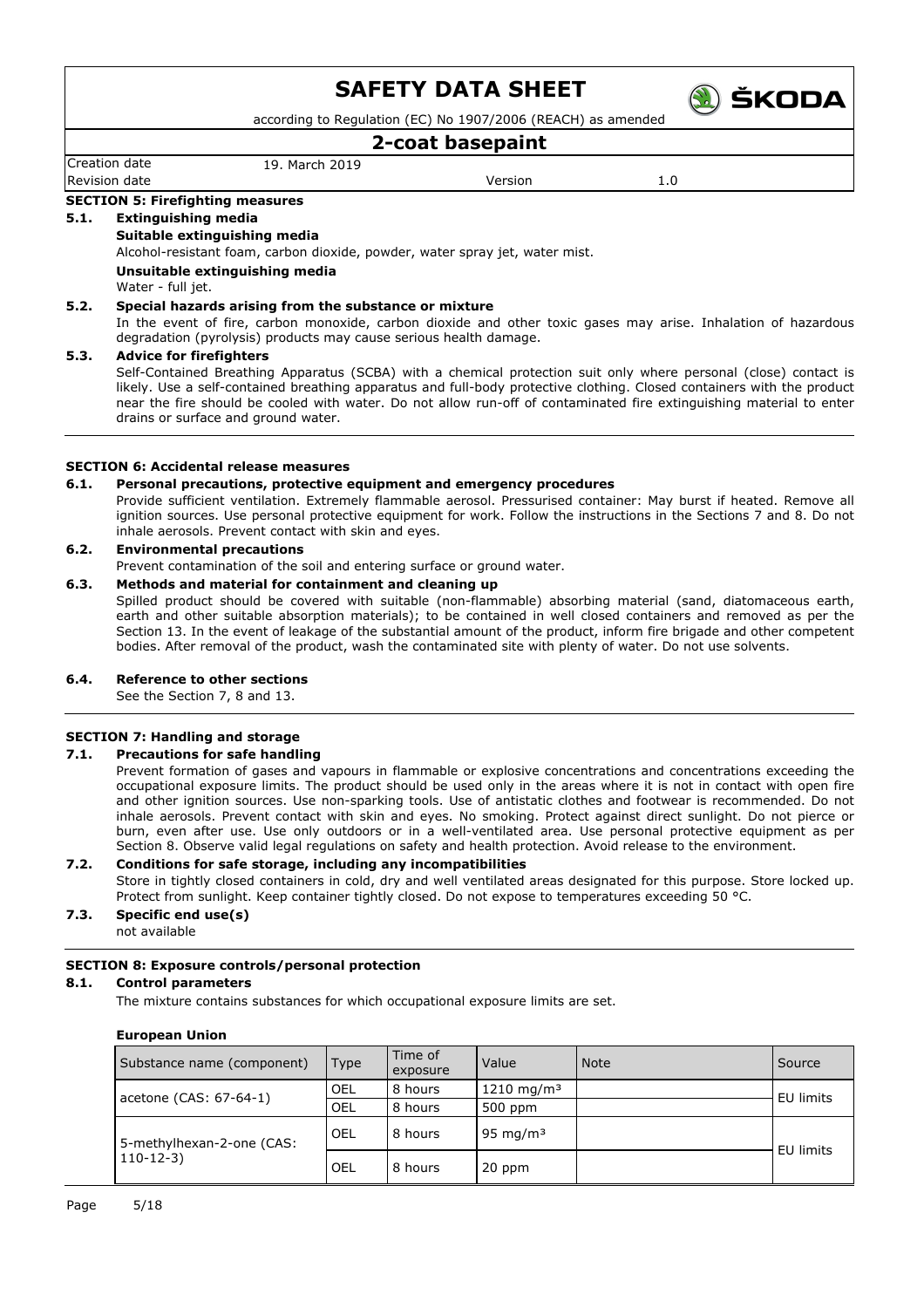

according to Regulation (EC) No 1907/2006 (REACH) as amended

## **2-coat basepaint**

**Revision date Version** 1.0

Creation date 19. March 2019

### **European Union**

| Substance name (component)  | <b>Type</b> | Time of<br>exposure | Value                 | Note | Source           |
|-----------------------------|-------------|---------------------|-----------------------|------|------------------|
|                             | <b>OEL</b>  | 8 hours             | 275 mg/m <sup>3</sup> |      |                  |
|                             | <b>OEL</b>  | 8 hours             | 50 ppm                |      |                  |
|                             | <b>OEL</b>  | Short-term          | 550 mg/m <sup>3</sup> |      |                  |
| 2-methoxy-1-methylethyl     | OEL         | Short-term          | 100 ppm               |      | <b>EU limits</b> |
| acetate (CAS: 108-65-6)     | <b>OEL</b>  | 8 hours             | 275 mg/m <sup>3</sup> | skin |                  |
|                             | <b>OEL</b>  | 8 hours             | 50 ppm                | skin |                  |
|                             | <b>OEL</b>  | Short-term          | 550 mg/m <sup>3</sup> | skin |                  |
|                             | OEL         | Short-term          | 100 ppm               | skin |                  |
|                             | OEL         | 8 hours             | 221 mg/m <sup>3</sup> |      |                  |
|                             | OEL         | 8 hours             | 50 ppm                |      |                  |
|                             | OEL         | Short-term          | 442 mg/m <sup>3</sup> |      | <b>EU limits</b> |
|                             | OEL         | Short-term          | 100 ppm               |      |                  |
| xylene (CAS: 1330-20-7)     | OEL         | 8 hours             | 221 mg/m <sup>3</sup> | skin |                  |
|                             | OEL         | 8 hours             | 50 ppm                | skin |                  |
|                             | OEL         | Short-term          | 442 mg/m <sup>3</sup> | skin |                  |
|                             | OEL         | Short-term          | 100 ppm               | skin |                  |
|                             | OEL         | 8 hours             | 133 mg/m $3$          |      |                  |
|                             | <b>OEL</b>  | 8 hours             | 20 ppm                |      |                  |
|                             | <b>OEL</b>  | Short-term          | 333 mg/m <sup>3</sup> |      |                  |
| 2-butoxyethyl acetate (CAS: | <b>OEL</b>  | Short-term          | 50 ppm                |      | <b>EU limits</b> |
| $112-07-2)$                 | OEL         | 8 hours             | 133 mg/m <sup>3</sup> | skin |                  |
|                             | <b>OEL</b>  | 8 hours             | 20 ppm                | skin |                  |
|                             | <b>OEL</b>  | Short-term          | 333 mg/m $3$          | skin |                  |
|                             | OEL         | Short-term          | 50 ppm                | skin |                  |

### **United Kingdom of Great Britain and Northern Ireland**

| Substance name (component)          | <b>Type</b> | Time of<br>exposure | Value                  | <b>Note</b> | Source     |
|-------------------------------------|-------------|---------------------|------------------------|-------------|------------|
|                                     | WEL         | 8 hours             | 1210 mg/m <sup>3</sup> |             |            |
|                                     | WEL         | Short-term          | 3620 mg/m <sup>3</sup> |             | Gestis     |
|                                     | WEL         | 8 hours             | 500 ppm                |             |            |
| acetone (CAS: 67-64-1)              | WEL         | Short-term          | 1500 ppm               |             |            |
|                                     | WEL         | 15 minutes          | 3620 mg/m <sup>3</sup> |             | <b>GBR</b> |
|                                     | WEL         | 15 minutes          | 1500 ppm               |             |            |
| n-butyl acetate (CAS: 123-86-<br>4) | WEL         | 8 hours             | 724 mg/m <sup>3</sup>  |             | Gestis     |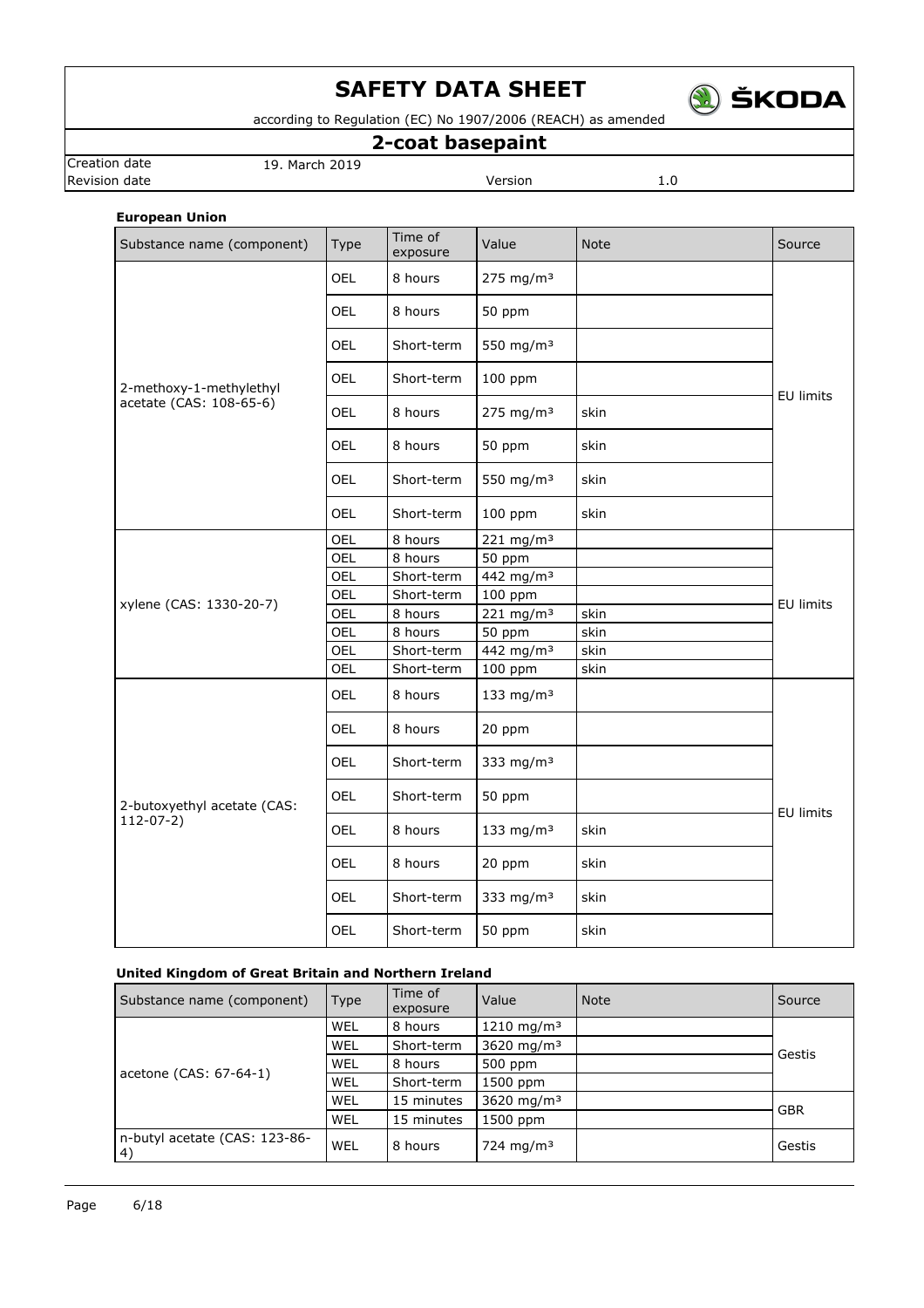

according to Regulation (EC) No 1907/2006 (REACH) as amended

## **2-coat basepaint**

Creation date 19. March 2019 **Revision date Version** 1.0

### **United Kingdom of Great Britain and Northern Ireland**

| Substance name (component)               | Type       | Time of<br>exposure | Value                   | <b>Note</b>                                                                                                                                                            | Source     |
|------------------------------------------|------------|---------------------|-------------------------|------------------------------------------------------------------------------------------------------------------------------------------------------------------------|------------|
|                                          | <b>WEL</b> | Short-term          | 966 mg/m $3$            |                                                                                                                                                                        |            |
|                                          | <b>WEL</b> | 8 hours             | 150 ppm                 |                                                                                                                                                                        | Gestis     |
| n-butyl acetate (CAS: 123-86-<br>4)      | <b>WEL</b> | Short-term          | $200$ ppm               |                                                                                                                                                                        |            |
|                                          | <b>WEL</b> | 15 minutes          | 966 mg/m $3$            |                                                                                                                                                                        | <b>GBR</b> |
|                                          | WEL        | 15 minutes          | 200 ppm                 |                                                                                                                                                                        |            |
|                                          | <b>WEL</b> | Short-term          | $154$ mg/m <sup>3</sup> |                                                                                                                                                                        | Gestis     |
|                                          | WEL        | Short-term          | 50 ppm                  |                                                                                                                                                                        |            |
| butan-1-ol (CAS: 71-36-3)                | <b>WEL</b> | 15 minutes          | 154 mg/m $3$            | Can be absorbed through the<br>skin. The assigned<br>substances are those for<br>which there are concerns<br>that dermal absorption will<br>lead to systemic toxicity. | <b>GBR</b> |
|                                          | WEL        | 15 minutes          | 50 ppm                  | Can be absorbed through the<br>skin. The assigned<br>substances are those for<br>which there are concerns<br>that dermal absorption will<br>lead to systemic toxicity. |            |
|                                          | <b>WEL</b> | 8 hours             | 95 mg/m $3$             |                                                                                                                                                                        |            |
|                                          | <b>WEL</b> | Short-term          | $475$ mg/m <sup>3</sup> |                                                                                                                                                                        | Gestis     |
|                                          | WEL        | 8 hours             | 20 ppm                  |                                                                                                                                                                        |            |
|                                          | <b>WEL</b> | Short-term          | $100$ ppm               |                                                                                                                                                                        |            |
|                                          | WEL        | 8 hours             | 95 mg/m $3$             | Can be absorbed through the<br>skin. The assigned<br>substances are those for<br>which there are concerns<br>that dermal absorption will<br>lead to systemic toxicity. |            |
| 5-methylhexan-2-one (CAS:<br>$110-12-3)$ | WEL        | 15 minutes          | $4/5$ mg/m <sup>3</sup> | Can be absorbed through the<br>skin. The assigned<br>substances are those for<br>which there are concerns<br>that dermal absorption will<br>lead to systemic toxicity. |            |
|                                          | WEL        | 8 hours             | 20 ppm                  | Can be absorbed through the<br>skin. The assigned<br>substances are those for<br>which there are concerns<br>that dermal absorption will<br>lead to systemic toxicity. | <b>GBR</b> |
|                                          | WEL        | 15 minutes          | $100$ ppm               | Can be absorbed through the<br>skin. The assigned<br>substances are those for<br>which there are concerns<br>that dermal absorption will<br>lead to systemic toxicity. |            |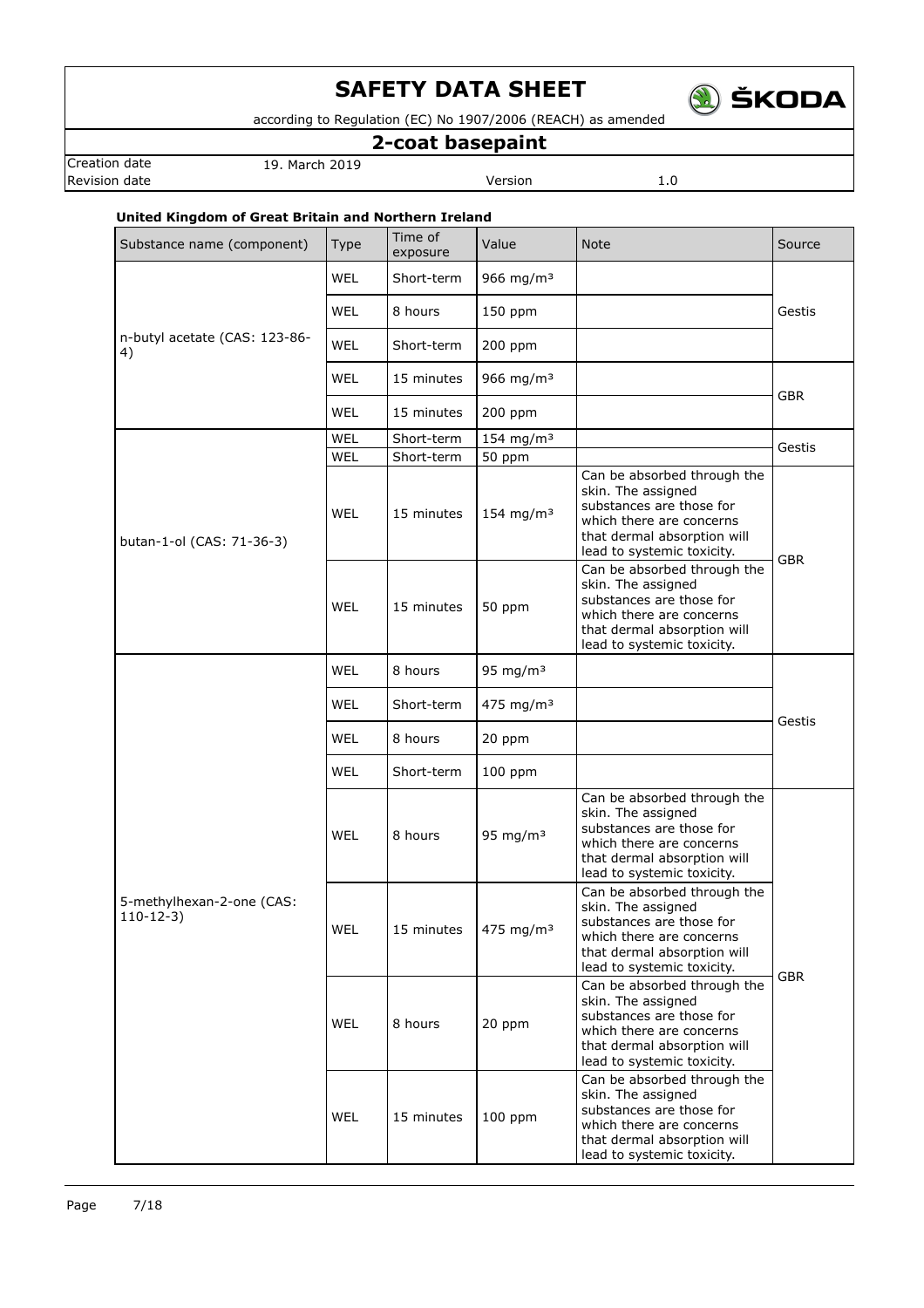

according to Regulation (EC) No 1907/2006 (REACH) as amended

## **2-coat basepaint**

Creation date 19. March 2019 **Revision date Version** 1.0

### **United Kingdom of Great Britain and Northern Ireland**

| Substance name (component)                         | Type       | Time of<br>exposure | Value                   | <b>Note</b>                                                                                                                                                            | Source     |
|----------------------------------------------------|------------|---------------------|-------------------------|------------------------------------------------------------------------------------------------------------------------------------------------------------------------|------------|
|                                                    | <b>WEL</b> | 8 hours             | 274 mg/m <sup>3</sup>   |                                                                                                                                                                        |            |
|                                                    | WEL        | Short-term          | 548 mg/m <sup>3</sup>   |                                                                                                                                                                        | Gestis     |
| 2-methoxy-1-methylethyl<br>acetate (CAS: 108-65-6) | WEL        | 8 hours             | 50 ppm                  |                                                                                                                                                                        |            |
|                                                    | <b>WEL</b> | Short-term          | $100$ ppm               |                                                                                                                                                                        |            |
|                                                    | <b>WEL</b> | 8 hours             | $274$ mg/m <sup>3</sup> | Can be absorbed through the<br>skin. The assigned<br>substances are those for<br>which there are concerns<br>that dermal absorption will<br>lead to systemic toxicity. |            |
|                                                    | <b>WEL</b> | 15 minutes          | 548 mg/m <sup>3</sup>   | Can be absorbed through the<br>skin. The assigned<br>substances are those for<br>which there are concerns<br>that dermal absorption will<br>lead to systemic toxicity. | <b>GBR</b> |
|                                                    | WEL        | 8 hours             | 50 ppm                  | Can be absorbed through the<br>skin. The assigned<br>substances are those for<br>which there are concerns<br>that dermal absorption will<br>lead to systemic toxicity. |            |
|                                                    | WEL        | 15 minutes          | $100$ ppm               | Can be absorbed through the<br>skin. The assigned<br>substances are those for<br>which there are concerns<br>that dermal absorption will<br>lead to systemic toxicity. |            |
|                                                    | WEL        | 8 hours             | 220 mg/m <sup>3</sup>   |                                                                                                                                                                        |            |
|                                                    | WEL        | Short-term          | 441 mg/m <sup>3</sup>   |                                                                                                                                                                        |            |
|                                                    | WEL        | 8 hours             | 50 ppm                  |                                                                                                                                                                        | Gestis     |
|                                                    | WEL        | Short-term          | 100 ppm                 |                                                                                                                                                                        |            |
| xylene (CAS: 1330-20-7)                            | WEL        | 8 hours             | 220 mg/m $3$            | Can be absorbed through the<br>skin. The assigned<br>substances are those for<br>which there are concerns<br>that dermal absorption will<br>lead to systemic toxicity. |            |
|                                                    | <b>WEL</b> | 15 minutes          | 441 mg/m <sup>3</sup>   | Can be absorbed through the<br>skin. The assigned<br>substances are those for<br>which there are concerns<br>that dermal absorption will<br>lead to systemic toxicity. | <b>GBR</b> |
|                                                    | <b>WEL</b> | 8 hours             | 50 ppm                  | Can be absorbed through the<br>skin. The assigned<br>substances are those for<br>which there are concerns<br>that dermal absorption will<br>lead to systemic toxicity. |            |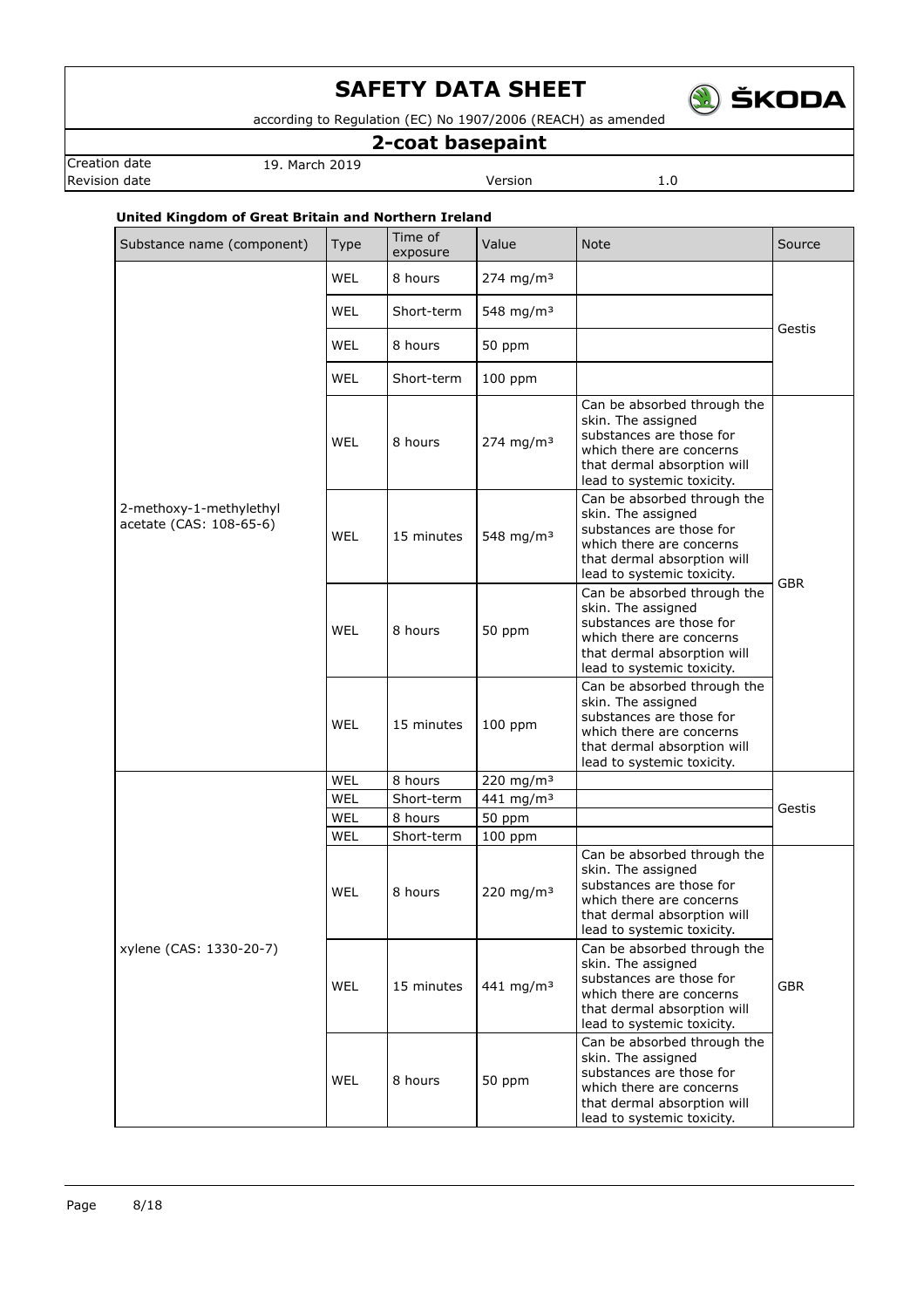

according to Regulation (EC) No 1907/2006 (REACH) as amended

### **2-coat basepaint**

Creation date 19. March 2019 Revision date **Version** 2.0

### **United Kingdom of Great Britain and Northern Ireland**

| Substance name (component)                 | <b>Type</b> | Time of<br>exposure | Value                 | <b>Note</b>                                                                                                                                                            | Source     |
|--------------------------------------------|-------------|---------------------|-----------------------|------------------------------------------------------------------------------------------------------------------------------------------------------------------------|------------|
| xylene (CAS: 1330-20-7)                    | <b>WEL</b>  | 15 minutes          | $100$ ppm             | Can be absorbed through the<br>skin. The assigned<br>substances are those for<br>which there are concerns<br>that dermal absorption will<br>lead to systemic toxicity. | <b>GBR</b> |
|                                            | <b>WEL</b>  | 8 hours             | 147 mg/m <sup>3</sup> |                                                                                                                                                                        |            |
|                                            | <b>WEL</b>  | Short-term          | 367 mg/m $3$          |                                                                                                                                                                        | Gestis     |
|                                            | <b>WEL</b>  | 8 hours             | 20 ppm                |                                                                                                                                                                        |            |
|                                            | <b>WEL</b>  | Short-term          | 50 ppm                |                                                                                                                                                                        |            |
| 2-butoxyethyl acetate (CAS:<br>$112-07-2)$ | <b>WEL</b>  | 8 hours             | 133 mg/m $3$          | Can be absorbed through the<br>skin. The assigned<br>substances are those for<br>which there are concerns<br>that dermal absorption will<br>lead to systemic toxicity. |            |
|                                            | <b>WEL</b>  | 15 minutes          | 332 mg/m $3$          | Can be absorbed through the<br>skin. The assigned<br>substances are those for<br>which there are concerns<br>that dermal absorption will<br>lead to systemic toxicity. | <b>GBR</b> |
|                                            | WEL         | 8 hours             | 20 ppm                | Can be absorbed through the<br>skin. The assigned<br>substances are those for<br>which there are concerns<br>that dermal absorption will<br>lead to systemic toxicity. |            |
|                                            | <b>WEL</b>  | 15 minutes          | 50 ppm                | Can be absorbed through the<br>skin. The assigned<br>substances are those for<br>which there are concerns<br>that dermal absorption will<br>lead to systemic toxicity. |            |

### **8.2. Exposure controls**

Follow the usual measures intended for health protection at work and especially for good ventilation. This can be achieved only by local suction or efficient general ventilation. If exposure limits cannot be observed in this mode, suitable protection of airways must be used. Do not eat, drink and smoke during work. Wash your hands thoroughly with water and soap after work and before breaks for a meal and rest.

### **Eye/face protection**

Protective goggles or face shield (based on the nature of the work performed).

### **Skin protection**

Hand protection: Protective gloves resistant to the product. When choosing appropriate thickness, material and permeability of the gloves, observe recommendations of their particular manufacturer. Observe other recommendations of the manufacturer. Other protection: protective workwear. Contaminated skin should be washed thoroughly.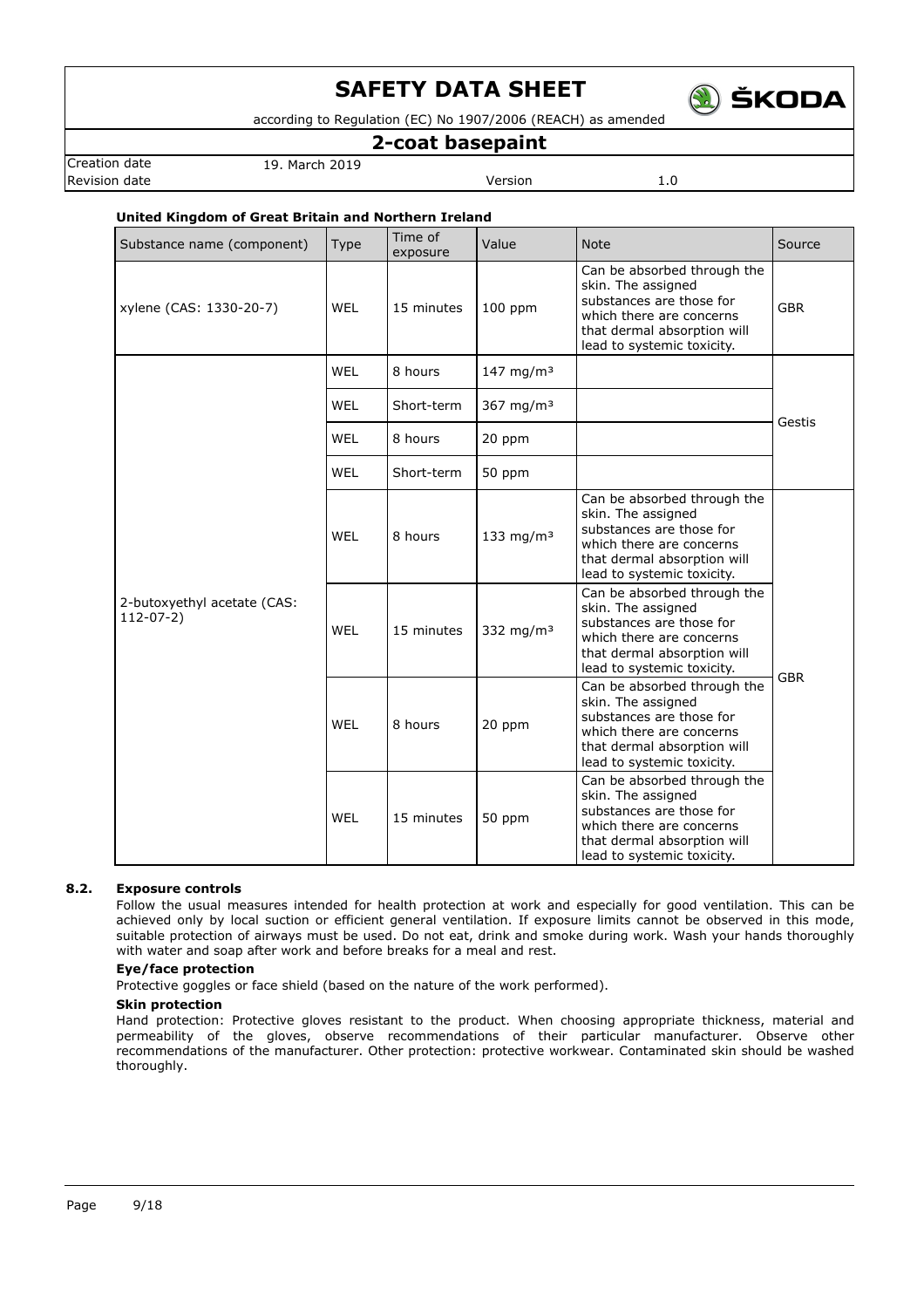

according to Regulation (EC) No 1907/2006 (REACH) as amended

## **2-coat basepaint**

Creation date 19. March 2019 Revision date **Version** 1.0

### **Respiratory protection**

Halfmask with a filter against organic vapours or a self-contained breathing apparatus as appropriate if exposure limit values of substances are exceeded or in a poorly ventilated environment. **Thermal hazard**

Not available.

## **Environmental exposure controls**

Observe usual measures for protection of the environment, see Section 6.2.

| 9.1. | <b>SECTION 9: Physical and chemical properties</b><br>Information on basic physical and chemical properties |                                                                                               |
|------|-------------------------------------------------------------------------------------------------------------|-----------------------------------------------------------------------------------------------|
|      | Appearance                                                                                                  | spray                                                                                         |
|      | Physical state                                                                                              | liquid at 20°C                                                                                |
|      | color                                                                                                       | By specification.                                                                             |
|      | Odour                                                                                                       | characteristic                                                                                |
|      | Odour threshold                                                                                             | data not available                                                                            |
|      | pH                                                                                                          | data not available                                                                            |
|      | Melting point/freezing point                                                                                | data not available                                                                            |
|      | Initial boiling point and boiling range                                                                     | $-44.5 °C$                                                                                    |
|      | Flash point                                                                                                 | $< 0$ °C                                                                                      |
|      | Evaporation rate                                                                                            | data not available                                                                            |
|      | Flammability (solid, gas)                                                                                   | Extremely flammable aerosol.                                                                  |
|      | Upper/lower flammability or explosive limits                                                                |                                                                                               |
|      | flammability limits                                                                                         | data not available                                                                            |
|      | explosive limits                                                                                            |                                                                                               |
|      | bottom                                                                                                      | 1.5%                                                                                          |
|      | upper                                                                                                       | 13 %                                                                                          |
|      | Vapour pressure                                                                                             | 3600 hPa at 20 °C                                                                             |
|      | Vapour density                                                                                              | data not available                                                                            |
|      | Relative density                                                                                            | data not available                                                                            |
|      | Solubility(ies)                                                                                             |                                                                                               |
|      | solubility in water                                                                                         | almost insoluble                                                                              |
|      | solubility in fats                                                                                          | data not available                                                                            |
|      | Partition coefficient: n-octanol/water                                                                      | data not available                                                                            |
|      | Auto-ignition temperature                                                                                   | data not available                                                                            |
|      | Decomposition temperature                                                                                   | data not available                                                                            |
|      | Viscosity                                                                                                   | data not available                                                                            |
|      | <b>Explosive properties</b>                                                                                 | The product does not have explosive properties but can be<br>explosive when blended with air. |
|      | Oxidising properties                                                                                        | data not available                                                                            |
| 9.2. | <b>Other information</b>                                                                                    |                                                                                               |
|      | Density                                                                                                     | 0.75 g/cm <sup>3</sup> at 20 °C                                                               |
|      | ignition temperature                                                                                        | 365 °C                                                                                        |
|      | content of organic solvents (VOC)                                                                           | 94%                                                                                           |
|      | solid content (dry matter)                                                                                  | 7 % volume                                                                                    |
|      | VOC limit value                                                                                             | cat. B (e) : 840 g/l                                                                          |
|      | Max. VOC content in the product in its ready to use<br>condition                                            | 92.94 %                                                                                       |

### **SECTION 10: Stability and reactivity**

### **10.1. Reactivity**

- not available
- **10.2. Chemical stability**
- The product is stable under normal conditions.
- **10.3. Possibility of hazardous reactions** Unknown.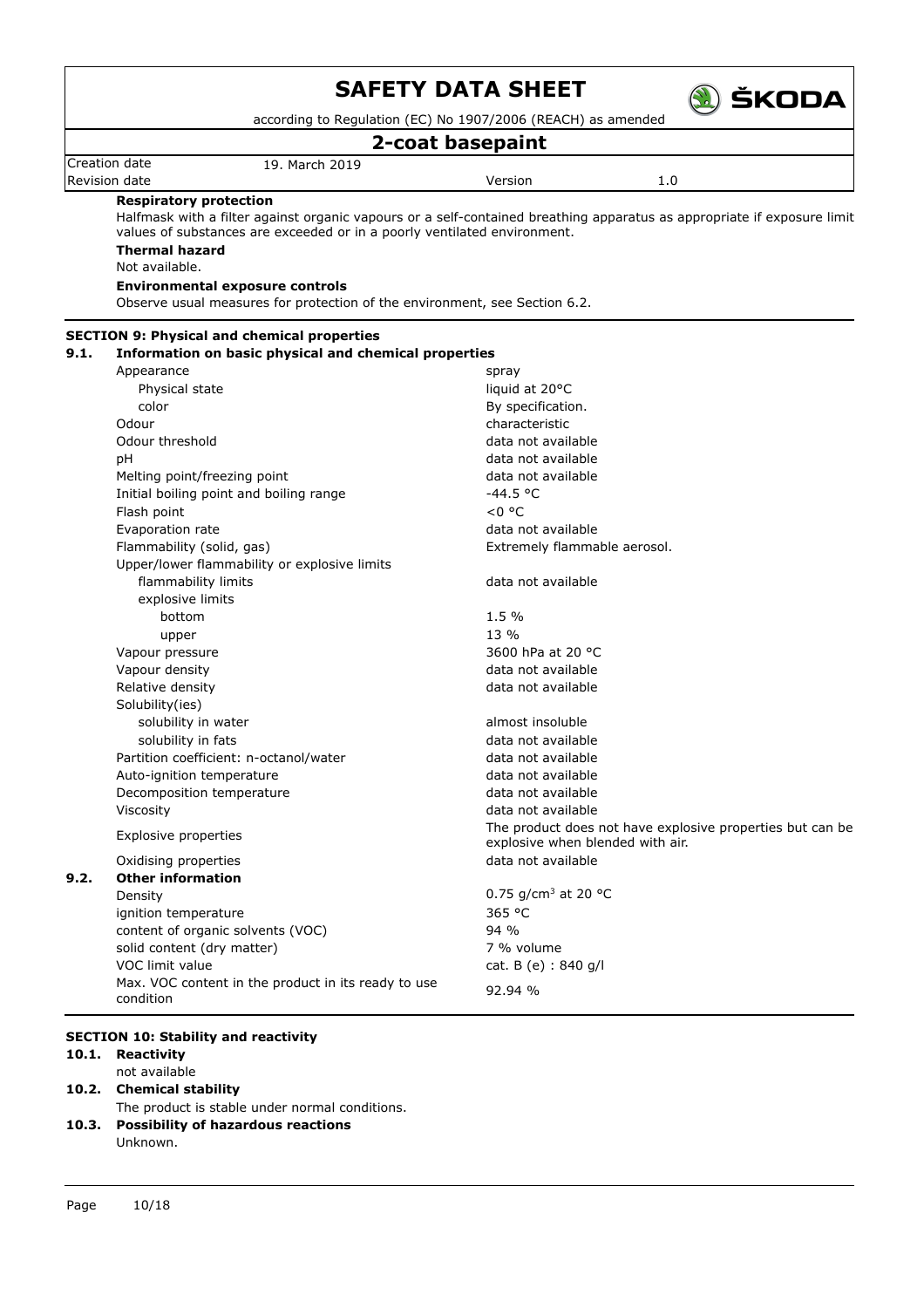

according to Regulation (EC) No 1907/2006 (REACH) as amended

### **2-coat basepaint**

Creation date 19. March 2019 Revision date Version 1.0

#### **10.4. Conditions to avoid**

The product is stable and no degradation occurs under normal use. Protect against flames, sparks, overheating and against frost. Pressurised container: May burst if heated.

### **10.5. Incompatible materials**

Protect against strong acids, bases and oxidizing agents.

#### **10.6. Hazardous decomposition products**

Not developed under normal uses. Dangerous outcomes such as carbon monoxide and carbon dioxide are formed at high temperature and in fire.

### **SECTION 11: Toxicological information**

#### **11.1. Information on toxicological effects**

No toxicological data is available for the mixture.

#### **Acute toxicity**

Based on available data the classification criteria are not met.

### Hydrocarbons, C9-C10, n-alkanes, isoalkanes, cyclics, < 2% aromatics

| Route of<br>exposure  | Parameter        | Method | Value                     | Time of<br>exposure | Species | Sex | Determining<br>method |
|-----------------------|------------------|--------|---------------------------|---------------------|---------|-----|-----------------------|
| Oral                  | LD <sub>50</sub> |        | >5000 mg/kg               |                     | Rat     |     |                       |
| Inhalation<br>(vapor) | LC <sub>50</sub> |        | $>4951$ mg/m <sup>3</sup> | 4 hour              | Rat     |     |                       |
| Dermal                | LD <sub>50</sub> |        | $>3160$ mg/kg             |                     | Rabbit  |     |                       |

xylene

| Route of<br>exposure | Parameter        | Method | Value      | Time of<br>exposure | Species                    | Sex | Determining<br>method   |
|----------------------|------------------|--------|------------|---------------------|----------------------------|-----|-------------------------|
| Oral                 | LD <sub>50</sub> | EU B.1 | 3523 mg/kg |                     | Rat (Rattus<br>norvegicus) |     |                         |
| Dermal               | LD50.            |        | 1700 mg/kg |                     | Rabbit                     |     |                         |
| Inhalation           | LC <sub>50</sub> |        | $11$ mg/l  | 4 hour              | Rat (Rattus<br>norvegicus) |     | Calculation of<br>value |

#### **Skin corrosion/irritation**

Based on available data the classification criteria are not met.

Hydrocarbons, C9-C10, n-alkanes, isoalkanes, cyclics, < 2% aromatics

| Route of exposure | Result                                                  | Time of exposure | <b>Species</b> |
|-------------------|---------------------------------------------------------|------------------|----------------|
| Dermal            | Slightly irritating, Drying<br>and cracking of the skin |                  | Rabbit         |

xylene

| Route of exposure | Result              | Time of exposure | Species |
|-------------------|---------------------|------------------|---------|
| Skin              | Slightly irritating |                  | Rabbit  |

#### **Serious eye damage/irritation**

Causes serious eye damage.

Hydrocarbons, C9-C10, n-alkanes, isoalkanes, cyclics, < 2% aromatics

| Route of exposure   Result |                | Method   | Time of exposure | <b>Species</b> |
|----------------------------|----------------|----------|------------------|----------------|
| Eve                        | Not irritating | OECD 405 |                  | Rabbit         |

| c |  |
|---|--|
|   |  |
|   |  |

| Route of exposure | l Result            | Method   | Time of exposure | <b>Species</b> |
|-------------------|---------------------|----------|------------------|----------------|
| l Eye             | Slightly irritating | OECD 405 |                  | Rabbit         |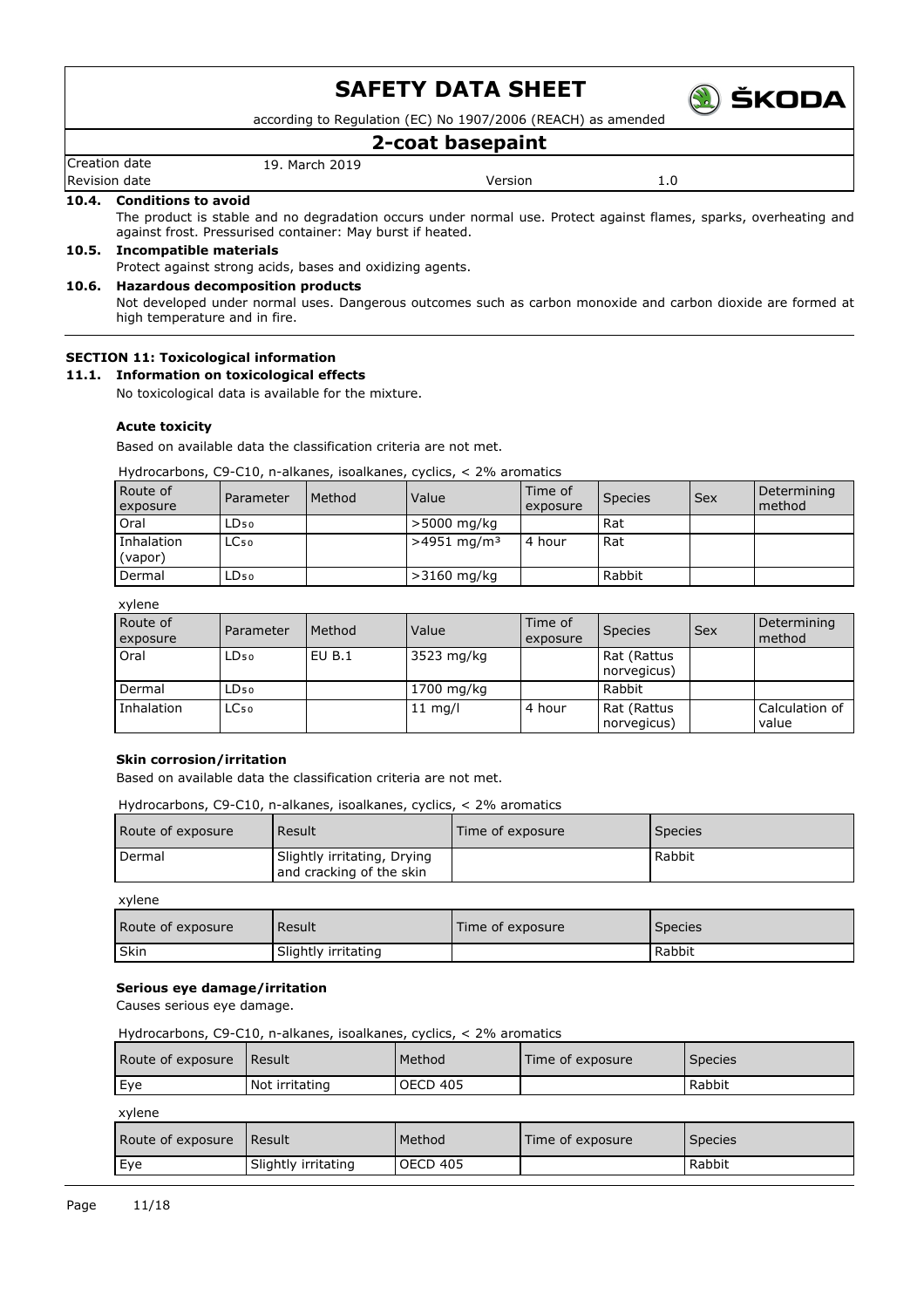

according to Regulation (EC) No 1907/2006 (REACH) as amended

## **2-coat basepaint**

Creation date 19. March 2019 Revision date **Version** 2.0

**Respiratory or skin sensitisation**

May cause an allergic skin reaction.

Hydrocarbons, C9-C10, n-alkanes, isoalkanes, cyclics, < 2% aromatics

| Route of exposure Result |                 | Method | Time of exposure | <b>Species</b>                               | l Sex |
|--------------------------|-----------------|--------|------------------|----------------------------------------------|-------|
| Dermal                   | Not sensitizing |        |                  | Guinea-pig (Cavia<br>aperea f.<br>porcellus) |       |

xylene

| Route of exposure   Result |                 | Method   | l Time of exposure | <b>Species</b>      | Sex |
|----------------------------|-----------------|----------|--------------------|---------------------|-----|
| Dermal                     | Not sensitizing | OECD 429 |                    | Mouse<br>(lymphoma) |     |

### **Germ cell mutagenicity**

Based on available data the classification criteria are not met.

Hydrocarbons, C9-C10, n-alkanes, isoalkanes, cyclics, < 2% aromatics

| <b>Result</b> | Method   | Time of exposure | Specific target<br>organ | <b>Species</b> | Sex |
|---------------|----------|------------------|--------------------------|----------------|-----|
| Negative      | in vitro |                  |                          |                |     |
| Negative      | in vivo  |                  |                          | Mouse          |     |

xylene

| Result   | Method          | Time of exposure | Specific target<br>organ | <b>Species</b>                          | <b>Sex</b> |
|----------|-----------------|------------------|--------------------------|-----------------------------------------|------------|
| Negative | <b>OECD 471</b> |                  |                          | Bacteria<br>(Salmonella<br>typhimurium) |            |
| Negative | EU B.10         |                  |                          |                                         |            |
| Negative | EU B.19         |                  |                          |                                         |            |

### **Carcinogenicity**

Based on available data the classification criteria are not met.

Hydrocarbons, C9-C10, n-alkanes, isoalkanes, cyclics, < 2% aromatics

| Route of<br>exposure  | Parameter | Method | Value | Time of<br>exposure | Result                       | <b>Species</b> | <b>Sex</b> |
|-----------------------|-----------|--------|-------|---------------------|------------------------------|----------------|------------|
| Inhalation<br>(vapor) |           |        |       | 105 week            | <b>Not</b><br>  carcinogenic | Rat            |            |

xylene

| Route of<br>exposure | Parameter | Method  | Value | Time of<br>exposure       | Result                | <b>Species</b>             | <b>Sex</b> |
|----------------------|-----------|---------|-------|---------------------------|-----------------------|----------------------------|------------|
| Oral                 |           | EU B.32 |       | 103 week (5<br>days/week) | l Not<br>carcinogenic | Rat (Rattus<br>norvegicus) | F/M        |

### **Reproductive toxicity**

Based on available data the classification criteria are not met.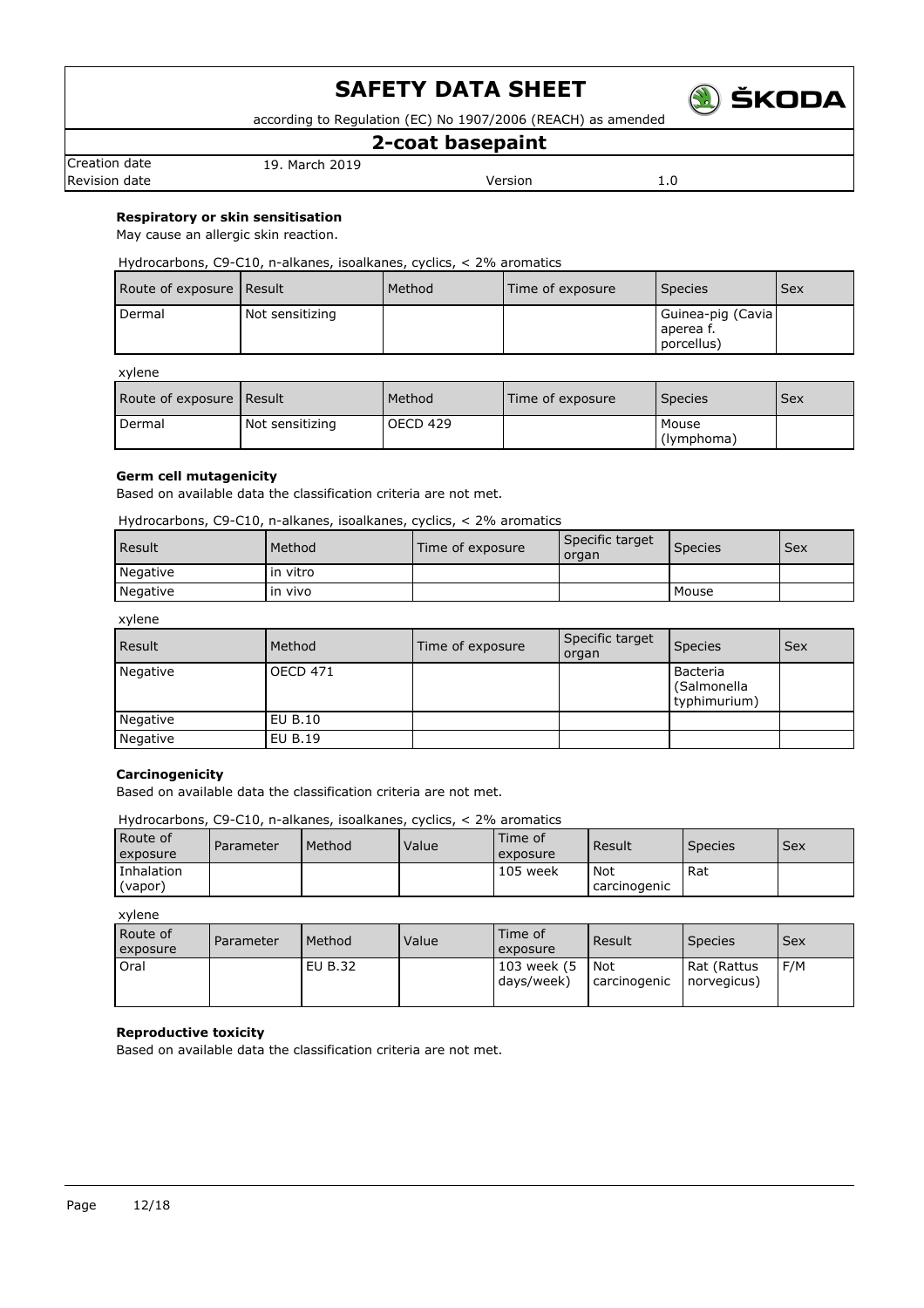

according to Regulation (EC) No 1907/2006 (REACH) as amended

### **2-coat basepaint**

Creation date 19. March 2019 Revision date **Version** 2.0

## **Toxicity for specific target organ - single exposure**

May cause drowsiness or dizziness.

Hydrocarbons, C9-C10, n-alkanes, isoalkanes, cyclics, < 2% aromatics

| Route of exposure   Parameter | Value | Result                          | <b>Species</b> | Sex |
|-------------------------------|-------|---------------------------------|----------------|-----|
|                               |       | Drowsiness,<br><b>Dizziness</b> |                |     |

### **Toxicity for specific target organ - repeated exposure**

Based on available data the classification criteria are not met.

xylene

| Route of<br>exposure | Parameter    | Method   | Value       | Time of<br>exposure     | Result | <b>Species</b>             | Sex |
|----------------------|--------------|----------|-------------|-------------------------|--------|----------------------------|-----|
| Oral                 | <b>NOAEL</b> | OECD 408 | $150$ mg/kg | 90 day (7<br>days/week) |        | Rat (Rattus<br>norvegicus) |     |

### **Repeated dose toxicity**

Hydrocarbons, C9-C10, n-alkanes, isoalkanes, cyclics, < 2% aromatics

| Route of<br>exposure  | Parameter    | Result | Value <sup>®</sup> | Time of exposure Species |     | <b>Sex</b> |
|-----------------------|--------------|--------|--------------------|--------------------------|-----|------------|
| Inhalation<br>(vapor) | <b>NOAEL</b> |        | 10186 mg/kg        | 13 week                  | Rat |            |

### **Aspiration hazard**

Inhalation of solvent vapors above values exceeding exposure limits for working environment may result in acute inhalation poisoning, depending on the level of concentration and exposure time. Based on available data the classification criteria are not met.

### **SECTION 12: Ecological information**

**12.1. Toxicity**

### **Acute toxicity**

Harmful to aquatic life with long lasting effects.

Hydrocarbons, C9-C10, n-alkanes, isoalkanes, cyclics, < 2% aromatics

| Parameter        | Method          | Value         | Time of exposure | <b>Species</b>                                | Environmen |
|------------------|-----------------|---------------|------------------|-----------------------------------------------|------------|
| LL <sub>50</sub> | <b>OECD 203</b> | $>10-30$ mg/l | 96 hour          | <b>Fishes</b><br>(Oncorhynchus<br>mykiss)     |            |
| $EL_{50}$        | <b>OECD 202</b> | $>22-46$ mg/l | 48 hour          | Daphnia (Daphnia<br>magna)                    |            |
| $EL_{50}$        | <b>OECD 201</b> | $>1000$ mg/l  | 72 hour          | Algae<br>(Pseudokirchneriella<br>subcapitata) |            |

xylene

| <b>Parameter</b> | Method          | Value              | Time of exposure | <b>Species</b>             | Environmen |
|------------------|-----------------|--------------------|------------------|----------------------------|------------|
| LC <sub>50</sub> | <b>OECD 203</b> | 86 mg/l            |                  | Fishes (Leuciscus<br>idus) | Freshwater |
| EC <sub>50</sub> | <b>OECD 202</b> | $3.1 \text{ mg/l}$ | 48 hour          | Daphnia (Daphnia<br>magna) | Freshwater |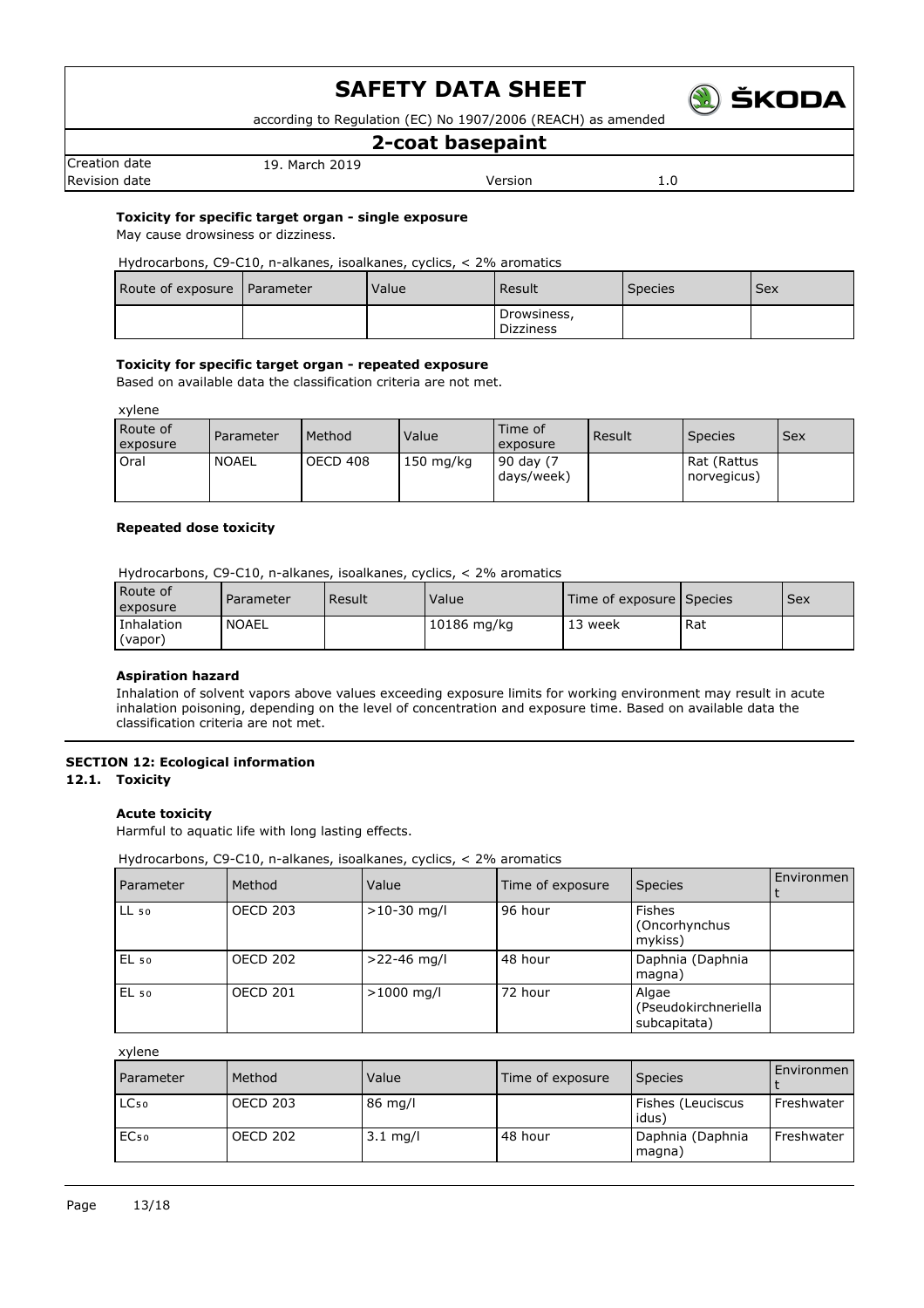

according to Regulation (EC) No 1907/2006 (REACH) as amended

### **2-coat basepaint**

Creation date 19. March 2019

Revision date **Version** 2.0 xylene Parameter Method Value Value Time of exposure Species Finder Species t EC₅₀ OECD 201 2.2 mg/l 72 hour Algae (Selenastrum capricornutum) Freshwater EC<sub>50</sub> 21-10 mg/l algae (Selenastrum capricornutum) Salt water

### **12.2. Persistence and degradability**

### **Biodegradability**

Hydrocarbons, C9-C10, n-alkanes, isoalkanes, cyclics, < 2% aromatics

| <b>Parameter</b> | Method    | Value | Time of exposure | l Environment | Result               |
|------------------|-----------|-------|------------------|---------------|----------------------|
|                  | OECD 301F | 89 %  | $28$ day         |               | Easily biodegradable |

| xylene           |                 |       |                  |               |                      |
|------------------|-----------------|-------|------------------|---------------|----------------------|
| <b>Parameter</b> | Method          | Value | Time of exposure | l Environment | l Result             |
|                  | <b>OECD 301</b> | >60%  |                  |               | Easily biodegradable |

Data not available.

### **12.3. Bioaccumulative potential**

Hydrocarbons, C9-C10, n-alkanes, isoalkanes, cyclics, < 2% aromatics

| <b>Parameter</b> | Value | Time of exposure | Species | l Environment | Surrounding<br>I temperature<br>$\sim$<br>՝ |
|------------------|-------|------------------|---------|---------------|---------------------------------------------|
| Log Pow          | 0.05  |                  |         |               |                                             |

xylene

| <b>Parameter</b> | Value | Time of exposure | <b>Species</b>                               | Environment | Surrounding<br>temperature<br>$\lceil$ °C |
|------------------|-------|------------------|----------------------------------------------|-------------|-------------------------------------------|
| <b>BAF</b>       | 8.5   | ' day            | Fishes (Oncorhynchus   Freshwater<br>mykiss) |             |                                           |

### Not available. **12.4. Mobility in soil**

#### xylene

| Parameter | Value            | Environment | Surrounding<br>I temperature |
|-----------|------------------|-------------|------------------------------|
| Log Pow   | $\sim$<br>ے کی ب |             |                              |

Not available.

### **12.5. Results of PBT and vPvB assessment**

Product does not contain any substance meeting the criteria for PBT or vPvB in accordance with the Annex XIII of Regulation (EC) No 1907/2006 (REACH) as amended.

### **12.6. Other adverse effects**

Not available.

### **SECTION 13: Disposal considerations**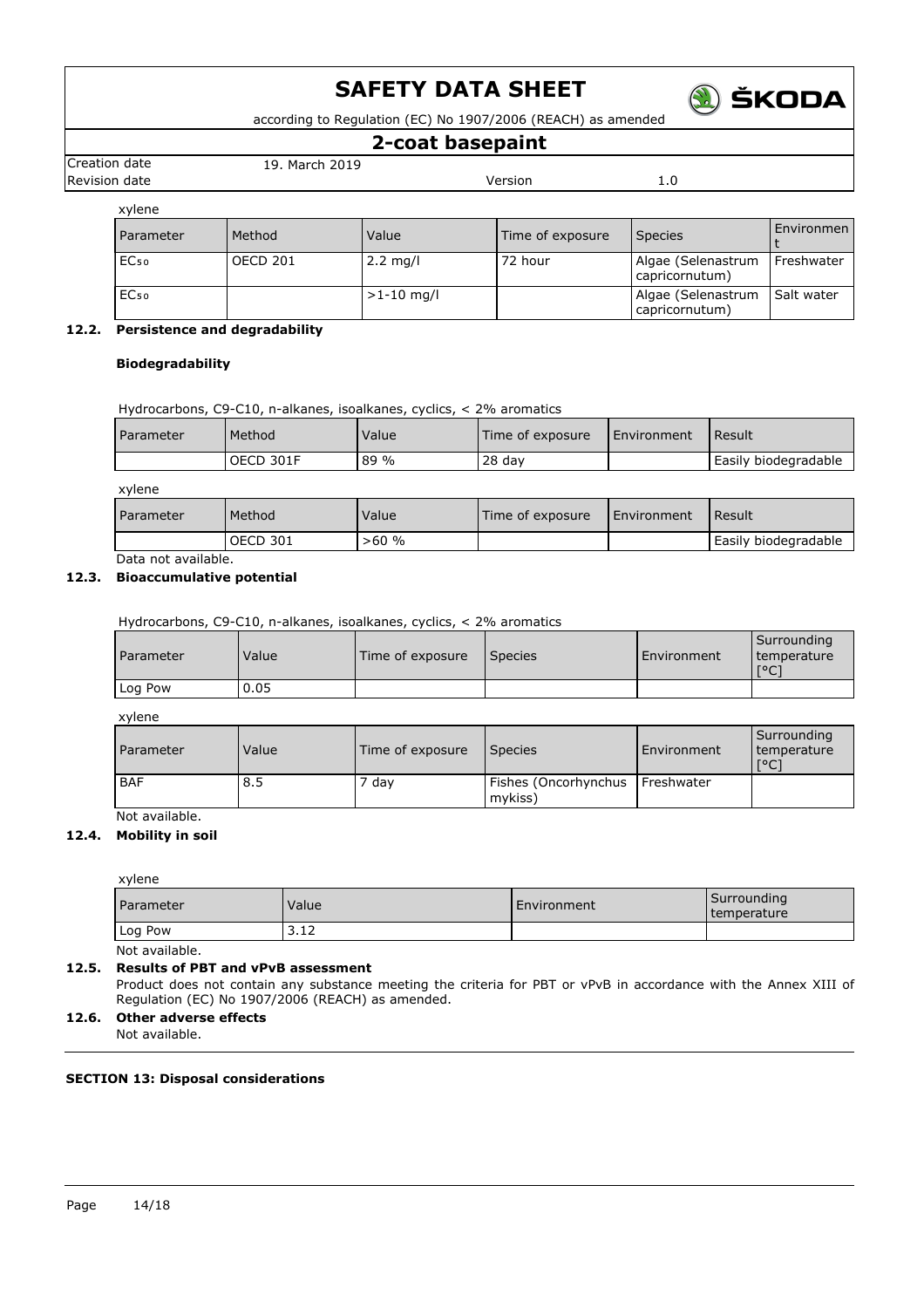

according to Regulation (EC) No 1907/2006 (REACH) as amended

### **2-coat basepaint**

Creation date 19. March 2019

Revision date and the version of the Version of the Version of the Version of the Version of the Version of the Version of the Version of the Version of the Version of the Version of the Version of the Version of the Versi

### **13.1. Waste treatment methods**

Hazard of environmental contamination; dispose of the waste in accordance with the local and/or national regulations. Proceed in accordance with valid regulations on waste disposal. Any unused product and contaminated packaging should be put in labelled containers for waste collection and submitted for disposal to a person authorised for waste removal (a specialized company) that is entitled for such activity. Do not empty unused product in drainage systems. The product must not be disposed of with municipal waste. Empty containers may be used at waste incinerators to produce energy or deposited in a dump with appropriate classification. Perfectly cleaned containers can be submitted for recycling.

#### **Waste management legislation**

Directive 2008/98/EC of the European Parliament and of the Council of 19 November 2008 on waste, as amended. Decision 2000/532/EC establishing a list of wastes, as amended.

#### **Packaging waste type code**

15 01 10 packaging containing residues of or contaminated by dangerous substances

### **SECTION 14: Transport information**

#### **14.1. UN number** UN 1950

- **14.2. UN proper shipping name** AEROSOLS
- **14.3. Transport hazard class(es)** 2 Gases
- **14.4. Packing group** not available
- **14.5. Environmental hazards** No.

## **14.6. Special precautions for user**

Reference in the Sections 4 to 8.

### **14.7. Transport in bulk according to Annex II of Marpol and the IBC Code** not available

**Additional information**

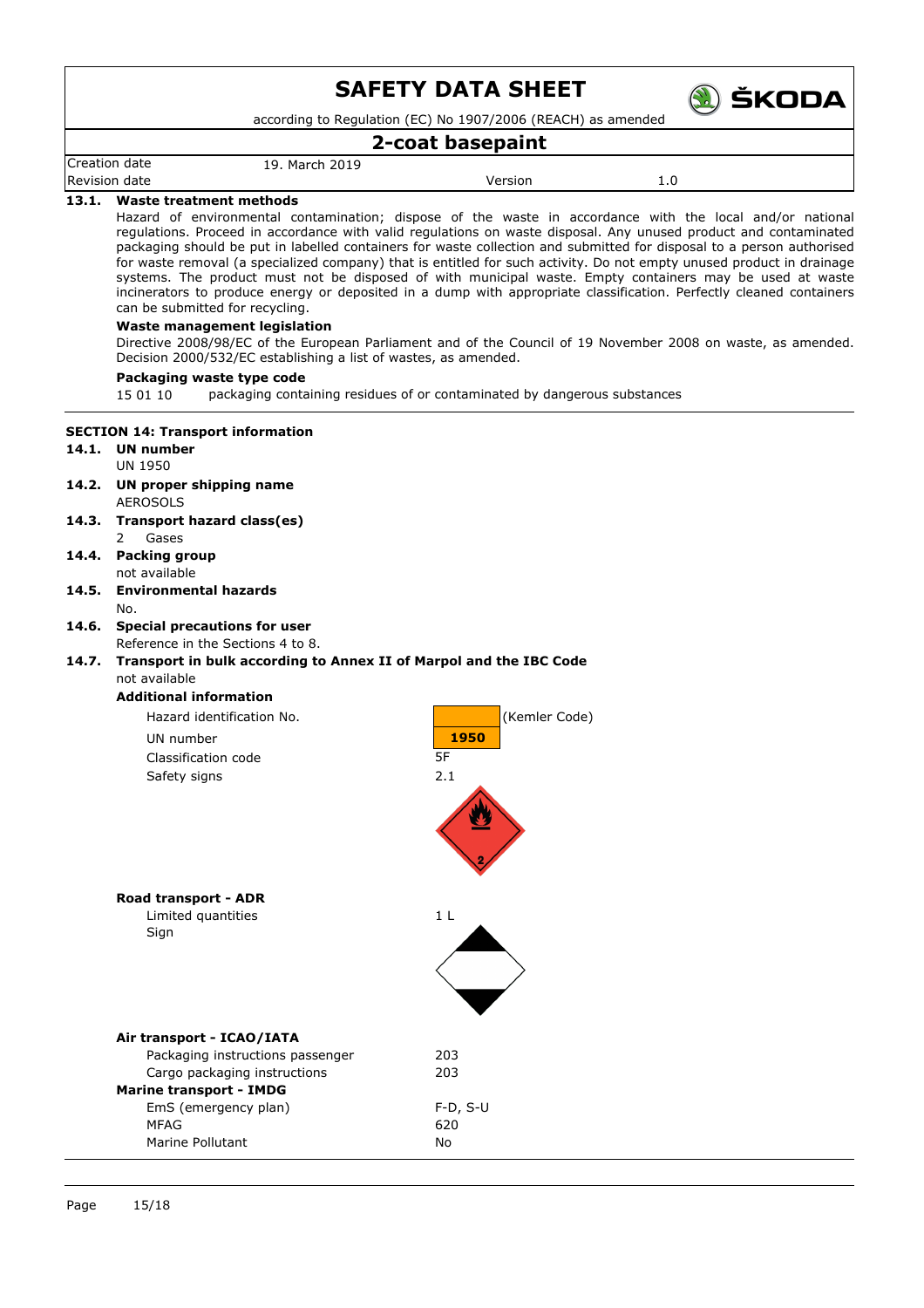according to Regulation (EC) No 1907/2006 (REACH) as amended

### **2-coat basepaint**

Creation date 19. March 2019

Revision date **Network 1.0 CONFIDENT CONSUMING CONTRACT Version Version 1.0** 

) ŠKODA

#### **SECTION 15: Regulatory information**

**15.1. Safety, health and environmental regulations/legislation specific for the substance or mixture**

Regulation (EC) No. 1907/2006 of the European Parliament and of the Council of 18th December 2006 concerning the Registration, Evaluation, Authorisation and Restriction of Chemicals (REACH), establishing the European Chemicals Agency, amending Directive 1999/45/EC and repealing Council Regulation (EEC) No. 793/93 and Commission Regulation (EC) No. 1488/94 as well as Council Directive 76/769/EEC and Commission Directives 91/155/EEC, 93/67/EEC, 93/105/EC and 2000/21/EC, as amended. Regulation (EC) No. 1272/2008 of the European Parliament and of the Council of 16th December 2008 on classification, labelling and packaging of substances and mixtures, amending and repealing Directives 67/548/EEC and 1999/45/EC, and amending Regulation (EC) No. 1907/2006, as amended.

### **15.2. Chemical safety assessment**

not available

### **SECTION 16: Other information**

### **A list of standard risk phrases used in the safety data sheet**

| H222           | Extremely flammable aerosol.                                                                                                                                                                                                    |
|----------------|---------------------------------------------------------------------------------------------------------------------------------------------------------------------------------------------------------------------------------|
| H225           | Highly flammable liquid and vapour.                                                                                                                                                                                             |
| H226           | Flammable liquid and vapour.                                                                                                                                                                                                    |
| H229           | Pressurised container: May burst if heated.                                                                                                                                                                                     |
| H302           | Harmful if swallowed.                                                                                                                                                                                                           |
| H304           | May be fatal if swallowed and enters airways.                                                                                                                                                                                   |
| H315           | Causes skin irritation.                                                                                                                                                                                                         |
| H317           | May cause an allergic skin reaction.                                                                                                                                                                                            |
| H318           | Causes serious eye damage.                                                                                                                                                                                                      |
| H319           | Causes serious eye irritation.                                                                                                                                                                                                  |
| H332           | Harmful if inhaled.                                                                                                                                                                                                             |
| H335           | May cause respiratory irritation.                                                                                                                                                                                               |
| H336           | May cause drowsiness or dizziness.                                                                                                                                                                                              |
| H373           | May cause damage to organs through prolonged or repeated exposure.                                                                                                                                                              |
| H400           | Very toxic to aquatic life.                                                                                                                                                                                                     |
| H410           | Very toxic to aquatic life with long lasting effects.                                                                                                                                                                           |
| H412           | Harmful to aquatic life with long lasting effects.                                                                                                                                                                              |
| H413           | May cause long lasting harmful effects to aquatic life.                                                                                                                                                                         |
| H312+H332      | Harmful in contact with skin or if inhaled.                                                                                                                                                                                     |
| H302+H312+H332 | Harmful if swallowed, in contact with skin or if inhaled.                                                                                                                                                                       |
|                | Guidelines for safe handling used in the safety data sheet                                                                                                                                                                      |
| P102           | Keep out of reach of children.                                                                                                                                                                                                  |
| P210           | Keep away from heat, hot surfaces, sparks, open flames and other ignition sources. No<br>smoking.                                                                                                                               |
| P211           | Do not spray on an open flame or other ignition source.                                                                                                                                                                         |
| P251           | Do not pierce or burn, even after use.                                                                                                                                                                                          |
| P410+P412      | Protect from sunlight. Do no expose to temperatures exceeding 50 °C.                                                                                                                                                            |
| P501           | Dispose of contents/container to by handing over to the person authorized to dispose of<br>waste or by returning to the supplier.                                                                                               |
|                | A list of additional standard phrases used in the safety data sheet                                                                                                                                                             |
| EUH 066        | Repeated exposure may cause skin dryness or cracking.                                                                                                                                                                           |
|                | Other important information about human health protection                                                                                                                                                                       |
|                | The product must not be - unless specifically approved by the manufacturer/importer - used for purposes other than<br>as per the Section 1. The user is responsible for adherence to all related health protection regulations. |

**Key to abbreviations and acronyms used in the safety data sheet**

| <b>ADR</b>  | European agreement concerning the international carriage of dangerous goods by road                  |
|-------------|------------------------------------------------------------------------------------------------------|
| <b>BCF</b>  | <b>Bioconcentration Factor</b>                                                                       |
| CAS         | Chemical Abstracts Service                                                                           |
| <b>CLP</b>  | Regulation (EC) No 1272/2008 on classification, labelling and packaging of substance and<br>mixtures |
| <b>DNEL</b> | Derived no-effect level                                                                              |
| EC.         | Identification code for each substance listed in EINECS                                              |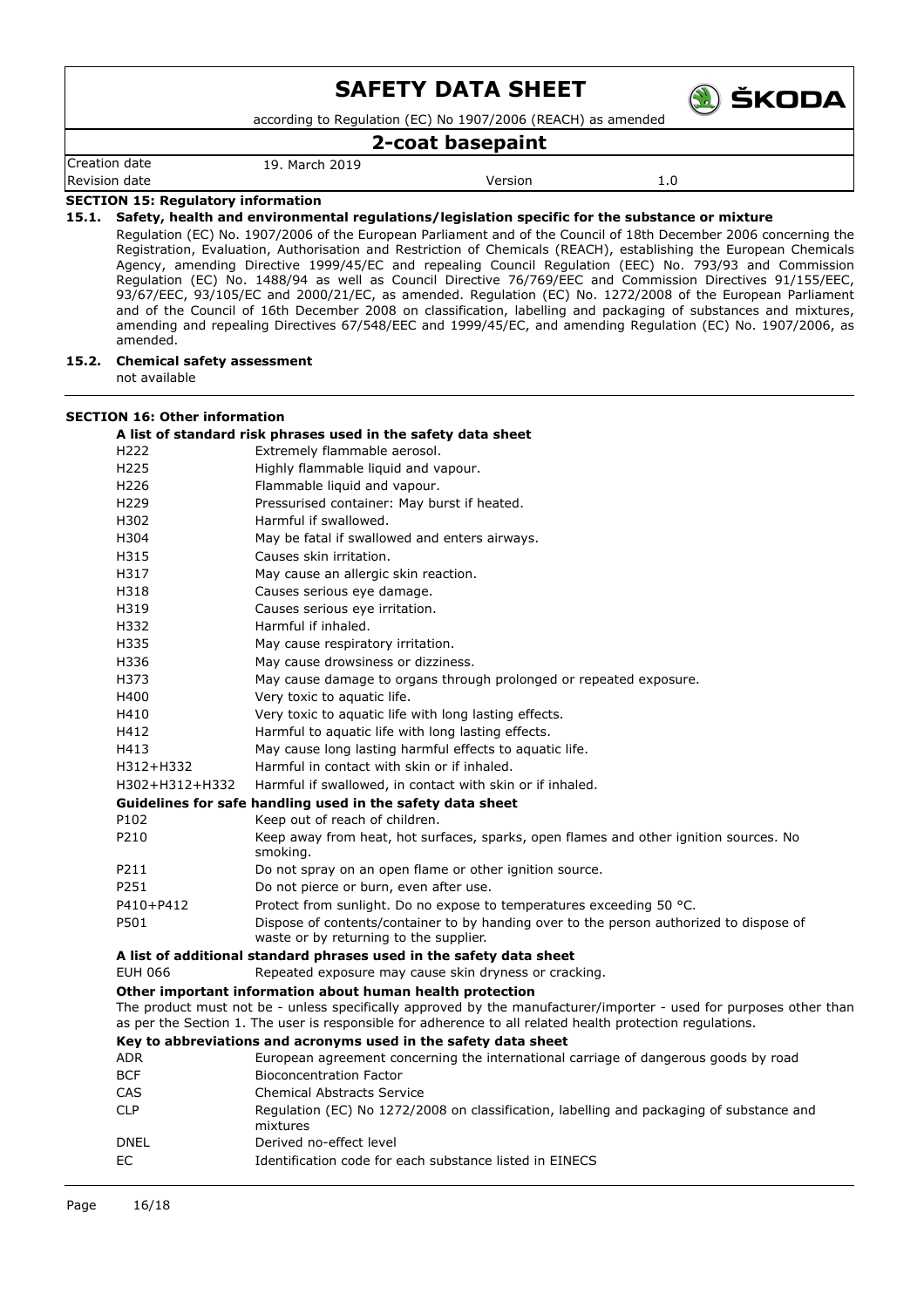

according to Regulation (EC) No 1907/2006 (REACH) as amended

## **2-coat basepaint**

|                                                             | Z-cuat Dasepanit                                                                                                 |
|-------------------------------------------------------------|------------------------------------------------------------------------------------------------------------------|
| Creation date                                               | 19. March 2019                                                                                                   |
| Revision date                                               | Version<br>1.0                                                                                                   |
| EC <sub>50</sub>                                            | Concentration of a substance when it is affected 50% of the population                                           |
| <b>EINECS</b>                                               | European Inventory of Existing Commercial Chemical Substances                                                    |
| EmS                                                         | Emergency plan                                                                                                   |
| EU                                                          | European Union                                                                                                   |
| IATA                                                        | <b>International Air Transport Association</b>                                                                   |
| IBC                                                         | International Code For The Construction And Equipment of Ships Carrying Dangerous<br>Chemicals                   |
| $IC_{50}$                                                   | Concentration causing 50% blockade                                                                               |
| <b>ICAO</b>                                                 | International Civil Aviation Organization                                                                        |
| <b>IMDG</b>                                                 | <b>International Maritime Dangerous Goods</b>                                                                    |
| <b>INCI</b>                                                 | International Nomenclature of Cosmetic Ingredients                                                               |
| <b>ISO</b>                                                  | International Organization for Standardization                                                                   |
| <b>IUPAC</b>                                                | International Union of Pure and Applied Chemistry                                                                |
| LC <sub>50</sub>                                            | Lethal concentration of a substance in which it can be expected death of 50% of the<br>population                |
| LD <sub>50</sub>                                            | Lethal dose of a substance in which it can be expected death of 50% of the population                            |
| <b>LOAEC</b>                                                | Lowest observed adverse effect concentration                                                                     |
| <b>LOAEL</b>                                                | Lowest observed adverse effect level                                                                             |
| log Kow                                                     | Octanol-water partition coefficient                                                                              |
| MARPOL                                                      | International Convention for the Prevention of Pollution From Ships                                              |
| <b>NOAEC</b>                                                | No observed adverse effect concentration                                                                         |
| <b>NOAEL</b>                                                | No observed adverse effect level                                                                                 |
| <b>NOEC</b>                                                 | No observed effect concentration                                                                                 |
| <b>NOEL</b>                                                 | No observed effect level                                                                                         |
| OEL                                                         | Occupational Exposure Limits                                                                                     |
| <b>PBT</b>                                                  | Persistent, Bioaccumulative and Toxic                                                                            |
| <b>PNEC</b>                                                 | Predicted no-effect concentration                                                                                |
| ppm                                                         | Parts per million                                                                                                |
| <b>REACH</b>                                                | Registration, Evaluation, Authorisation and Restriction of Chemicals                                             |
| <b>RID</b>                                                  | Agreement on the transport of dangerous goods by rail                                                            |
| <b>UN</b>                                                   | Four-figure identification number of the substance or article taken from the UN Model<br>Regulations             |
| <b>UVCB</b>                                                 | Substances of unknown or variable composition, complex reaction products or biological<br>materials              |
| <b>VOC</b>                                                  | Volatile organic compounds                                                                                       |
| vPvB                                                        | Very Persistent and very Bioaccumulative                                                                         |
| Acute Tox.                                                  | Acute toxicity                                                                                                   |
| Aerosol                                                     | Aerosol                                                                                                          |
| Aquatic Acute                                               | Hazardous to the aquatic environment                                                                             |
| Aquatic Chronic                                             | Hazardous to the aquatic environment                                                                             |
| Asp. Tox.                                                   | Aspiration hazard                                                                                                |
| Eye Dam.                                                    | Serious eye damage                                                                                               |
| Eye Irrit.                                                  | Eye irritation                                                                                                   |
| Flam. Liq.                                                  | Flammable liquid                                                                                                 |
| Skin Irrit.                                                 | Skin irritation                                                                                                  |
| Skin Sens.                                                  | Skin sensitization                                                                                               |
| <b>STOT RE</b>                                              | Specific target organ toxicity - repeated exposure                                                               |
| <b>STOT SE</b>                                              | Specific target organ toxicity - single exposure                                                                 |
| <b>Training guidelines</b><br>ways of handling the product. | Inform the personnel about the recommended ways of use, mandatory protective equipment, first aid and prohibited |
|                                                             | <b>Recommended restrictions of use</b>                                                                           |
|                                                             |                                                                                                                  |

not available

**Information about data sources used to compile the Safety Data Sheet**